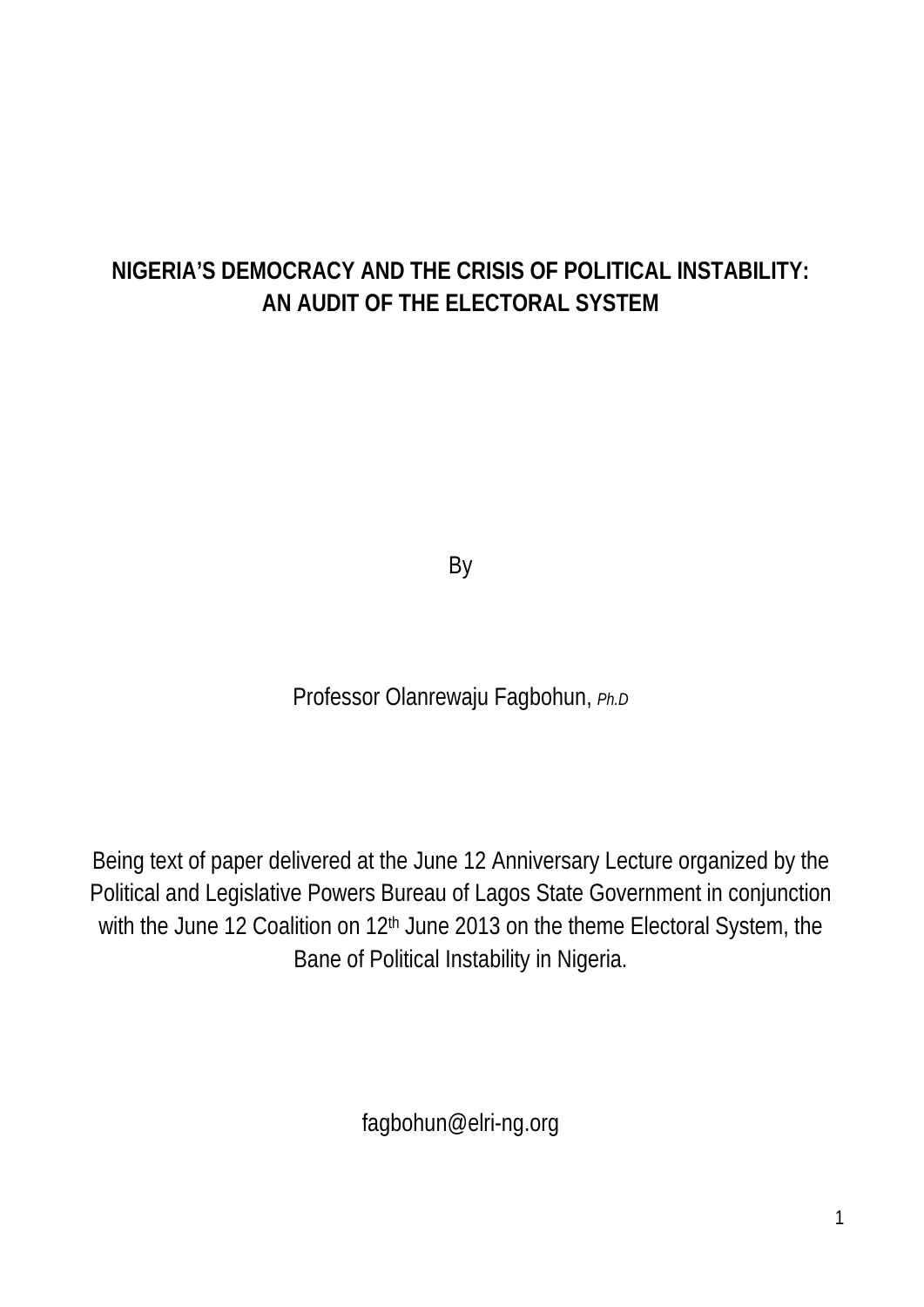# **NIGERIA'S DEMOCRACY AND THE CRISIS OF POLITICAL INSTABILITY: AN AUDIT OF THE ELECTORAL SYSTEM\***

#### I. **Introduction**

I am excited, at the same time nostalgic and anxious standing before this distinguished gathering of elder statesmen, eminent political leaders, distinguished union and labour activists, great Nigerian students, respected civic leaders, highly respected intellectuals in the field of political science, captains of industry, chieftains of the media, and other heroes of Nigeria's democracy. I am excited because I see it as an honour and privilege to be before this distinguished gathering to share my thoughts on a very important national issue on this historic occasion of the 20<sup>th</sup> Anniversary of "June 12". For this, I must express my profound gratitude to the Political and Legislative Powers Bureau of the Lagos State Government and the June 12 Coalition for inviting me to be the Guest Speaker.

My nostalgia stems from the fact that the event of "June 12" was one that many would wish did not end the way it did. I will not speak about the *persona* of Chief Moshood Kashimawo Olawale Abiola who was a significant actor in the June [1](#page-1-0)2 debacle,<sup>1</sup> since there are many here who can more competently do so. I would rather note that the historical significance of the June 12, 1993 election is that it was the first time in the close to 90 years of suffrage rights in Nigeria[2](#page-1-1) that the country had a truly credible, free and fair election where the losing party in a rare spirit of sportsmanship congratulated the winning party. The June 12, 1993 election was therefore a political watershed for electoral democracy. Voters, tired of the brigandage of the military came out en-masse determined to cast their vote. It was June 12 that revealed that Nigerians have the potentials to be enthusiastic champions of a viable electoral process. Indeed, the unending widespread clamour for June 12, and the urgent need to equitably and thoughtfully address the practical and philosophical questions that it posed was the great revolution that subsequently defined enthronement of democratic rule in 1999.

The critics of June 12 warn us not to think much of that event or see anything special about the date. This is where I have my anxiety. Historically, jurisprudence teaches us that history

<span id="page-1-0"></span> <sup>\*</sup> Professor Olanrewaju .A. Fagbohun, Ph.D, is the Director of Studies at the Nigerian Institute of Advanced Legal Studies. He is also a Director of the Environmental Law Research Institute, a non-profit organization. He can be reached by e-mail on <fagbohun@elri-ng.org>.

<sup>1</sup> Chief MKO Abiola was the Presidential candidate of the Social Democratic Party for the June 12, 1993 election, and the acclaimed winner of the said election. The second political party was the National Republic Convention which had Alhaji Bashir Tofa as its Presidential candidate.

<span id="page-1-1"></span><sup>&</sup>lt;sup>2</sup> Prior to Nigeria's independence in 1960, the country which since 1914 has been existing as an amalgamation of the Northern and Southern protectorates had already witnessed three different elections. The first election took place in Lagos and Calabar in September 1923 following the introduction of the Sir Hugh Clifford Constitution in 1922. It involved the Nigerian National Democratic Party led by Herbert Macaulay and the Calabar Improvement League.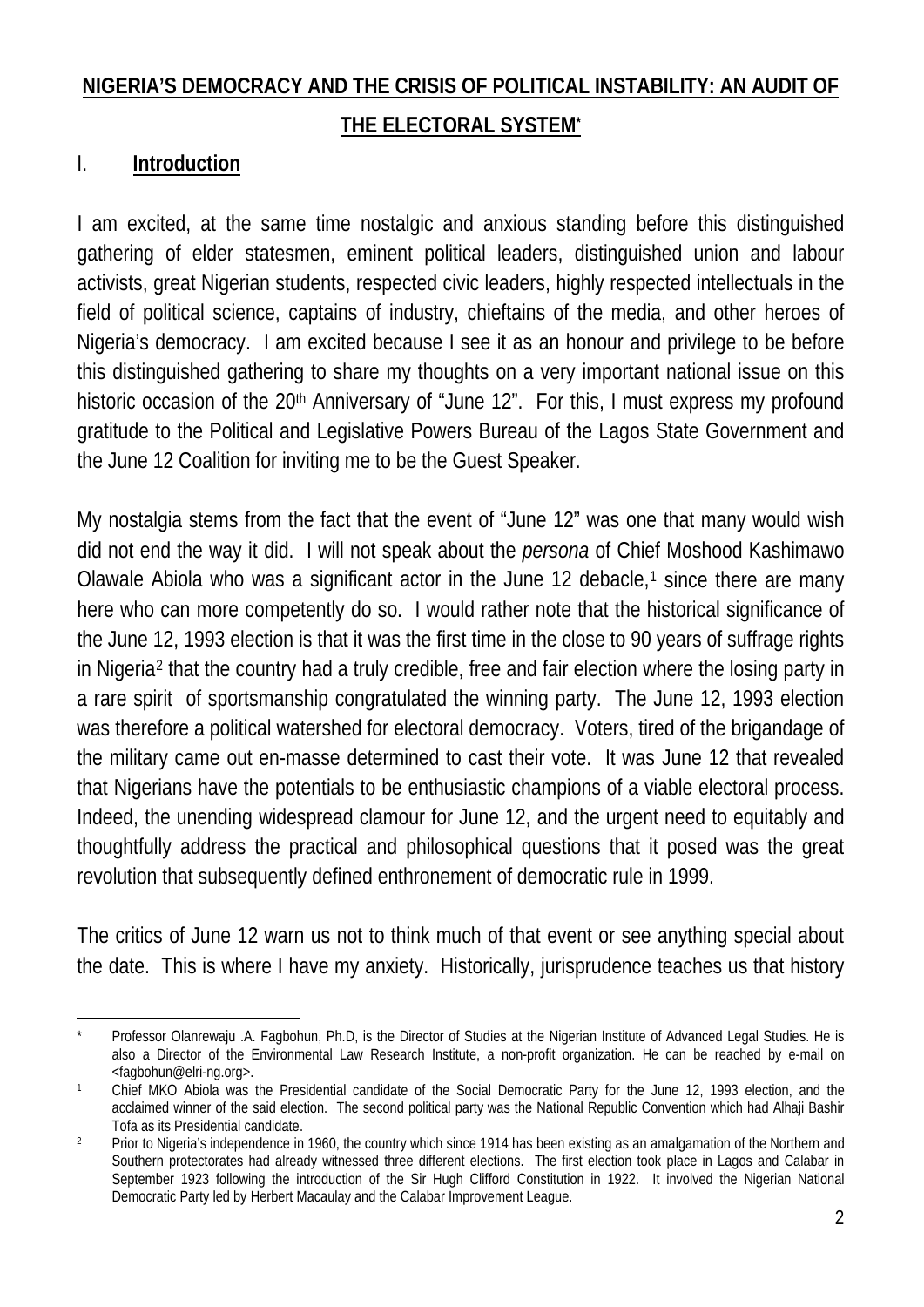matters in our understanding and conception of what the law should be. Similarly, African jurisprudence makes clear the fact that it would be a grave error to disregard valuable insights offered by the past. It is for this reason that we all should see the arguments of these critics as a time-wasting distraction; at its very best, it is a red herring, and to say the least, it begs the question. Why I say this will be clear in a moment.

The subject of this lecture is: *"Nigeria's Democracy and the Crisis of Political Instability: An Audit of the Electoral System".* The theme of today's event is: "Electoral System, the Bane of Political Instability in Nigeria". The importance of electoral systems lies in its role of regulating the quality of a democracy through a process leading to the award of seats in democratic assemblies to those seeking office. The quality to be measured is the fairness of democratic dispensation, namely, how well relevant public interests are represented and how much control voters have over their government. The sad but incontrovertible conclusion that I have come to, and which I believe echoes the mind of many who are present here today, is that Nigeria at this point in time does not have a self-correcting majoritarian democracy. The thinking in many constituencies is that Nigeria is yet to have a *bona fide* representative government, and this has resulted in a disconnect between the political class and the people.

For majority of Nigerians, there are not even vestiges of hope. Their blank eyes, as you daily see them walk the streets and their wasted frames, poignantly sum up that Nigeria has overwhelmingly retraced from early developmental steps. Inept political leadership of supposedly elected leaders stand behind our individual tragedies and the serious afflictions that have led to the degeneration of our once buoyant and vibrant nation. To many observers, the story of Nigeria is a metaphor of a recalcitrant child destined to be cramped and diminished. Sporadic announcement of woes, human suffering, brazen criminal acts, high level insecurity, unprecedented political violence and a growing number of severely incapacitating conditions that confront the nation with the darker side of optimism have now become commonplace, as both the print and electronic media celebrate how our lives and that of many with whom we have close affinity are violated by the day.

As we inch towards 2015 when Nigeria will be confronted with another round of general elections, how should Nigeria assess the likely consequences of her current electoral system? How should Nigeria think through the process of her conduct of elections in a way that will deliver political stability? What strategic objectives and functional strategies should engage the attention of Nigeria in its quest for an enduring electoral system capable of igniting the spirit of June 12 devoid of that part relating to its annulment? This lecture will not pretend to have answers to these complex questions, but, will throw up the critical issues that will sharpen our picture of a better democratic future. In this context, the celebration of June 12 is aimed, first, at inspiring each and every one of us to bring the images of the current situation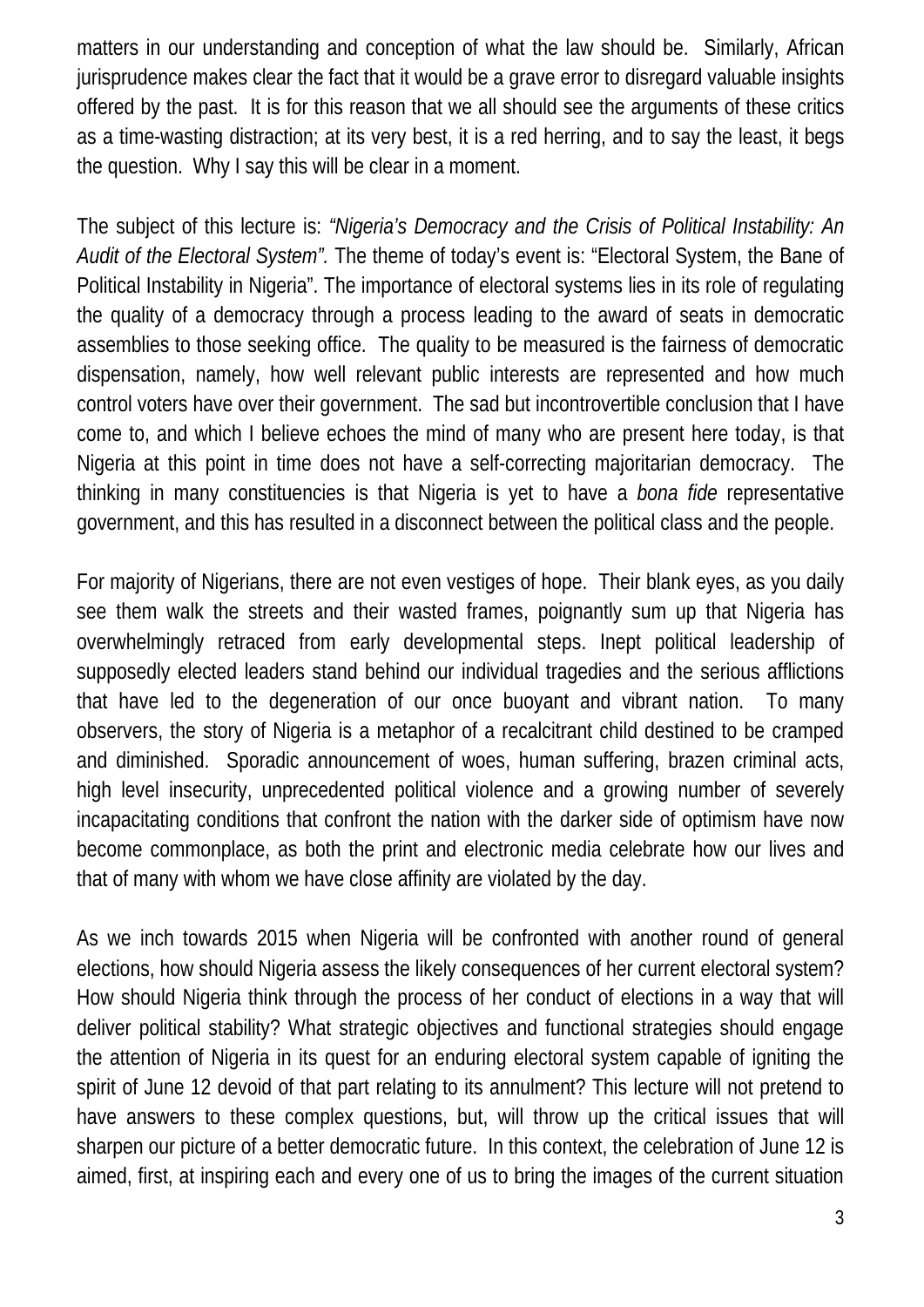into focus, and decide how we can genuinely bring about positive change. Second, it will afford us the opportunity to think of how to prevent new forms of hijack of true democratic governance, and third, as it directly concerns the theme of today, enable me to put in a few words in the hope that it will translate into increased understanding of Nigeria's electoral system. In this regard, June 12 serve as both a unifying force and a challenge to all of us.

#### II. **Democracy, Political Instability and Electoral Systems: Grounding the Concepts**

I believe that a proper harmonization of the concepts of democracy, political instability and electoral systems is fundamental to our discourse. My thesis here is that political instability is a sign of a breakdown of democracy, and that through an understanding of the critical components of electoral systems, we may begin to create more integral political narratives that can appropriately inform political leadership.

If we follow the lead of President Abraham Lincoln, democracy, in its most basic definition, is government by the people for the people, $3$  that is to say, in accordance with the people's preferences and serving their interests. Whether it is direct democracy or representative democracy,[4](#page-3-1) what matters is its level of accountability and responsiveness to the wishes of the people. Without attempting to construct an index of the indicator of democratic quality, a number of criteria have been identified as critical in the measurement of democratic quality. Among these are, universal suffrage, universal eligibility for public office, protection of women's rights, socio-economic equality, free elections, freedom of expression and association, public policies that are responsive to voters' preferences, and general satisfaction with democracy.<sup>[5](#page-3-2)</sup> The country must also be sufficiently democratic in terms of regime and institutional characteristics to justify the appellation, and the democracy must have been firmly established.<sup>[6](#page-3-3)</sup>

As has been revealed in several studies, the interface of democracy with political stability is that the development of stable, coherent representative parties which can shape and channel popular preferences is crucial to successful democratization. Where there is a lack of

<span id="page-3-0"></span> $3$  He was American 16<sup>th</sup> President (1861 – 65) who brought about emancipation of slaves. He made this statement as part of his Gettysburg Address on Thursday November 19, 1963.

<span id="page-3-1"></span><sup>&</sup>lt;sup>4</sup> Direct democracy (also known as pure democracy) is a form of democracy in which people decide (e.g. vote on, form consensus on, etc) policy initiatives directly as opposed to a representative democracy in which people vote for representatives who then decide policy initiatives. See, Direct Democracy, Wikipedia, the free encyclopedia <en.wikipedia.org/Direct\_democracy> accessed 17 May, 2013.

<span id="page-3-2"></span><sup>5</sup> Robert Dahl, *Poliarchy: Participation and Opposition,* (YALE University Press, 1971), Arend Lijphart, *Patterns of Democracy: Government Forms and Performance in Thirty-Six Countries,* (YALE, University Press, 1999), DFJ Campbell, The Basic concept for Democracy Ranking of the Quality of Democracy, (2008) Vienna: Democracy Ranking.

<span id="page-3-3"></span><sup>6</sup> In his work, *Pattern of Democracy* (Yale University Press, 1999), Arend Lijphart used a critierion of 19 years of uninterrupted democracy as a basis of assessment of a firmly established democracy. In this view, anything shorter than 15 years is questionable.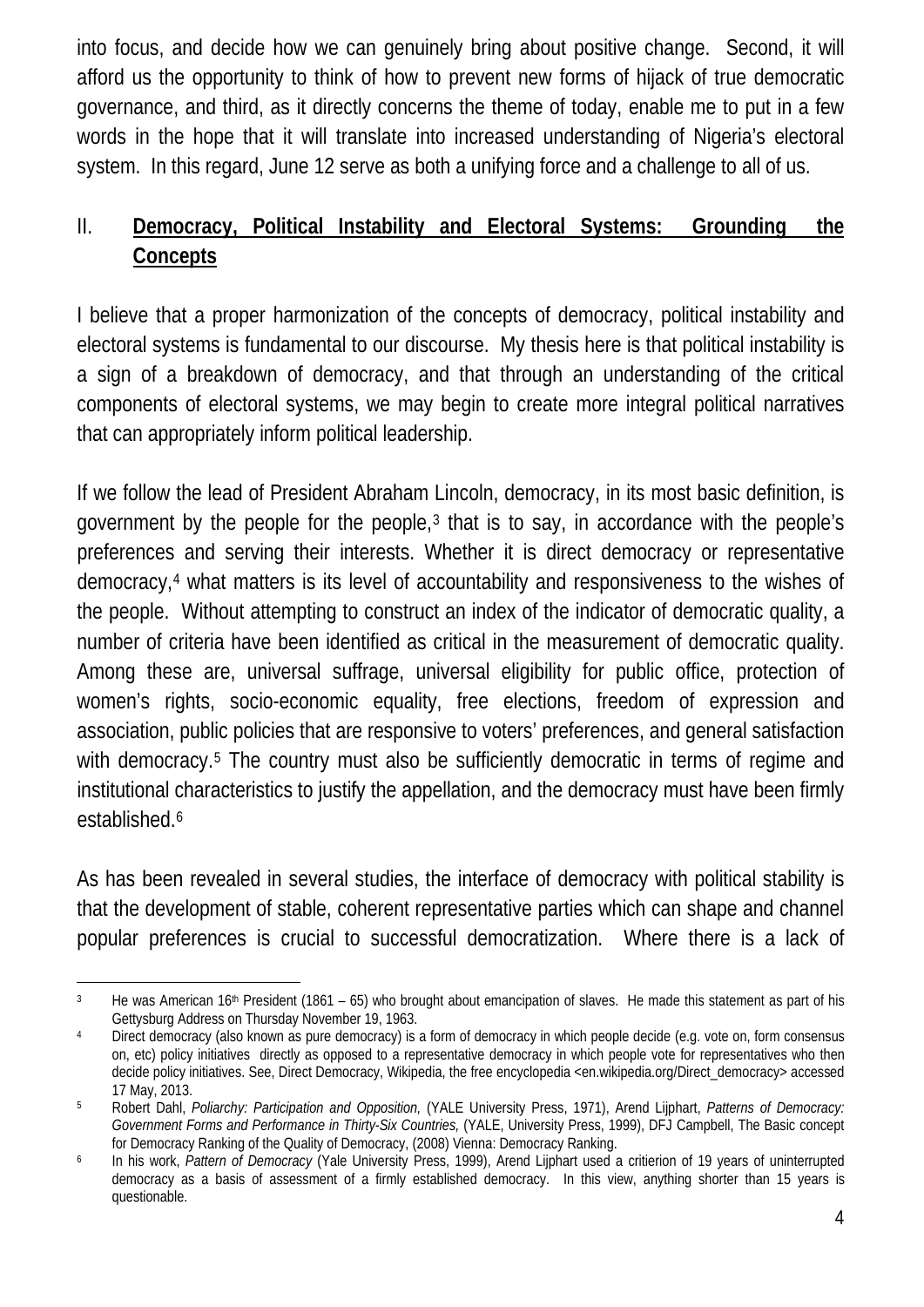inclusion of all groups that should participate in a political process or a lack of moderation on the part of politicians of all groups, there will be political instability which in turn may result in political violence. Just as a marginalized group will lose faith in the democratic process and resort to violence in an attempt to gain power, so also will a lack of moderation give rise to abuse of power and brazen disregard for due process and the rule of law. The struggle to obtain power by the marginalized and the failure to adhere to the tenets of democracy and constitutionalism by those failing to act in moderation are often the determinants of the choices of the political class and other actors to support or oppose viable democratic arrangements, and whether to destroy or build democratic institutions.

In 2004, the Washington Quarterly published a report<sup>[7](#page-4-0)</sup> of a dozen independent scholars that analyzed the fates of democracies and dictatorships around the globe from 1995 to 2002. The summary of that report as relevant to this discourse are as follows:

- (i) Economic, ethnic and regional effects have only a modest impact on a country's risk of political instability. Rather, stability is overwhelmingly determined by a country's patterns of political competition and political authority;
- (ii) The key to maintaining stability lie in the development of democratic institutions that promote fair and open competition, avoid political polarization and factionalism, and impose substantial constraint on executive authority;
- (iii) Wealth and an absence of communal tensions certainly help, but, a country does not have to be rich or homogenous to be democratic and stable;
- (iv) Compared to other factors such as rapid urbanization, economic downturn, and ethnic tensions which can create turmoil in any particular nation, political institutions and the patterns of political behavior that evolve around them determine a country's resistance to instability. Countries with most vulnerable institutions face relative odds of nearterm political crises that are higher by roughly eight to two dozen times;
- (v) Among such elements as independence and effectiveness of legislatures and judiciaries, levels of corruption, the degree of political rights and civil liberties afforded to citizens, and whether states were parliamentary or presidential, the ones with the greatest impact on the risk of instability were found to be the character of political competition among major political groups, followed by the power of the chief executive;

<span id="page-4-0"></span><sup>7</sup> JA Goldstone and J. Ulfelder, 'How to Construct Stable Democracies', The Centre for Strategic and International Studies and the Massachusetts Institute of Technology, *The Washington Quarterly* 28: 1 pp, 9-20.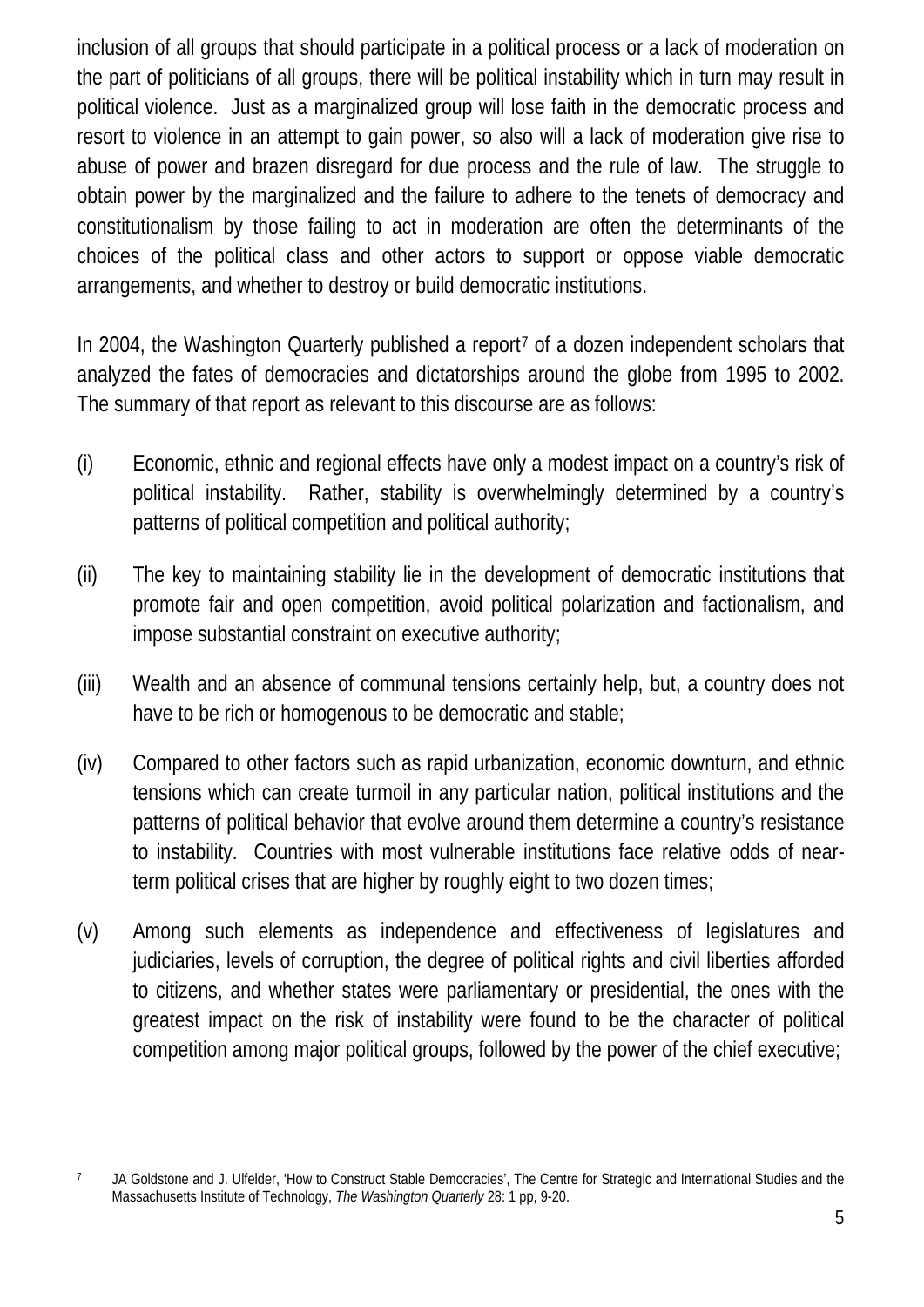- (vi) Liberal democracies indexed by regimes in which political parties are fully open, competition is free from violence, and executive power is strongly constrained by independent courts and powerful legislatures are more stable;
- (vii) Regimes that combine nominally democratic rule with factionalized political competition and a dominant chief executive are more volatile and more associated with odds of instability.

The report went on to distinguish factionalized political competition by three main characteristics, namely, parochialism, polarization, and mobilization. *Parochialism* is with reference to a political landscape in which the major political parties focus on the interest of relatively closed social or communial groups rather than on the interests of the nation as a whole, and show clear favoritism toward group insiders. In the case of *polarization*, this occurs when competition over central authority becomes an uncompromising winner-take-all struggle. *Mobilization* is evident when rival groups pursue their parochial interests through frequent and sometimes violent collective action.<sup>[8](#page-5-0)</sup> Would we say that what is happening in contemporary Nigeria provides an illustration of factionalism? The facts are there for all of us to judge. We surely cannot deny the widespread disillusion with Nigeria's political system, and the fact that the political class have consistently pushed the country to the edge on several occasions. For how long this will continue is anybody's guess.

This takes me to the relevance of electoral systems to democracy and political instability. As defined by Nwabueze, "electoral process" which is a term not too dissimilar from "electoral system" includes,

> *…the suffrage, the registration of voters, delimitation of constituencies, the right to contest elections, electoral competition between rival parties, the body charged with the conduct and supervision of election, the method of electing candidates within the political parties, nomination of candidates, method of voting, the actual conduct of elections, the determination of results, trial and determination of election disputes, electoral malpractices and their consequences. [9](#page-5-1)*

As also noted by Boix,

<span id="page-5-0"></span> <sup>8</sup> Ibid, pp. 15-16.

<span id="page-5-1"></span><sup>9</sup> O Sanusi, 'Election Administration in Nigeria: A Comparative Analysis with the United States of America', <cdra.org.ng/home/?page\_id=131> accessed 17 May, 2013.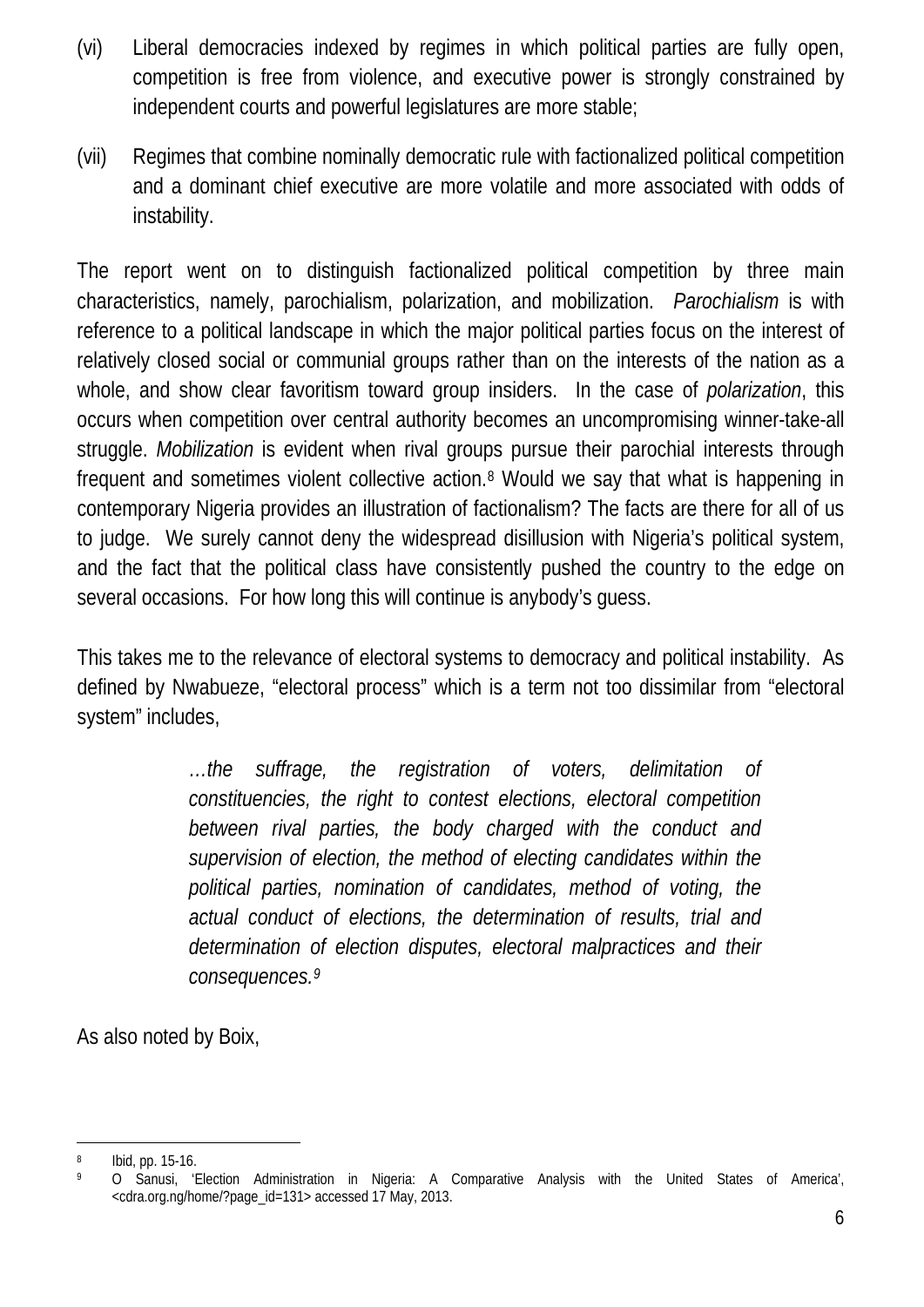*…electoral system… are the composite of different rules regulating the access of citizens to suffrage, the number and use of votes by voters, the number and size of electoral districts, the introduction of thresholds and bonuses, and the allocation mechanisms used to transform votes into seats.[10](#page-6-0)*

Political scientists have over the years considered the effects of electoral laws on both political stability, voting behaviours and party systems.[11](#page-6-1) One point upon which they are all agreed is that the electoral system affects the degree to which voters may hold their representatives to account for their action in the previous parliament. Crush powerfully stated the position thus:

> *Electoral systems are the 'most powerful lever of political engineering for conflict resolution'… it determines how votes translate into seats in the legislature… and thereby determining many aspects of the functioning of democracy: what the parties look like, who is represented and by whom, and 'ultimately who govern'… Therefore, the electoral system is the gateway to power in a democracy. It can be manipulated to foster accommodative behaviour by ensuring that groups are included in the political process by decreasing the incidence of zero-sum outcomes… Furthermore, by changing the incentives available to those seeking election, electoral rules can make some types of behaviour more politically rewarding than others, making it possible to incentivize inclusiveness and moderation… Thus, the electoral system is fundamental to the political culture in a society… While getting this right is only one part of the quest for stability, getting it wrong can make stability impossible. [12](#page-6-2)*

There are four important goals that a viable electoral system must be able to achieve. First is the achievement of political equality in the context of ensuring representativeness, inclusiveness, accessibility and competitiveness. Second, it must allow for deliberation; that is, it must give room for robust and quality debate that will translate to political knowledge and deliberative decision-making. Still in furtherance of deliberation, it must be capable of healing

<span id="page-6-0"></span> <sup>10</sup> Carles Boix, 'Setting the Rules of the Game: The Choice of Electoral Systems in Advanced Democracies', American Political Science Review, Vol. 93, No. 3 (September, 1999) pp. 609 -624.

<span id="page-6-1"></span><sup>11</sup> M Duverger, 1954, *Political Parties,* New York: Wiley; FA Hermans, *Democracy or Anarchy? A Study of Proportional Representation,* Notre Dame: University of Notre Dame; *A. Lijphart, 1994, Electoral Systems and Party Systems, A Study of Twenty-Seven Democracies,* 1945-1990, New York: Oxford University Press; R Taagapera and MS Shugart, 1989, *Seats and Votes: The Effects and Determinants of Electoral Systems,* New Haven, CT, Yale University Press.

<span id="page-6-2"></span><sup>12</sup> J Crush, 'Electoral Systems and Stability in Divided Societies', e-International Relations, May 10, 2013 <http://www.eir.info/2013/05/10/electoral-systems-and-stability-in-divided-societies> accessed 16 May, 2013.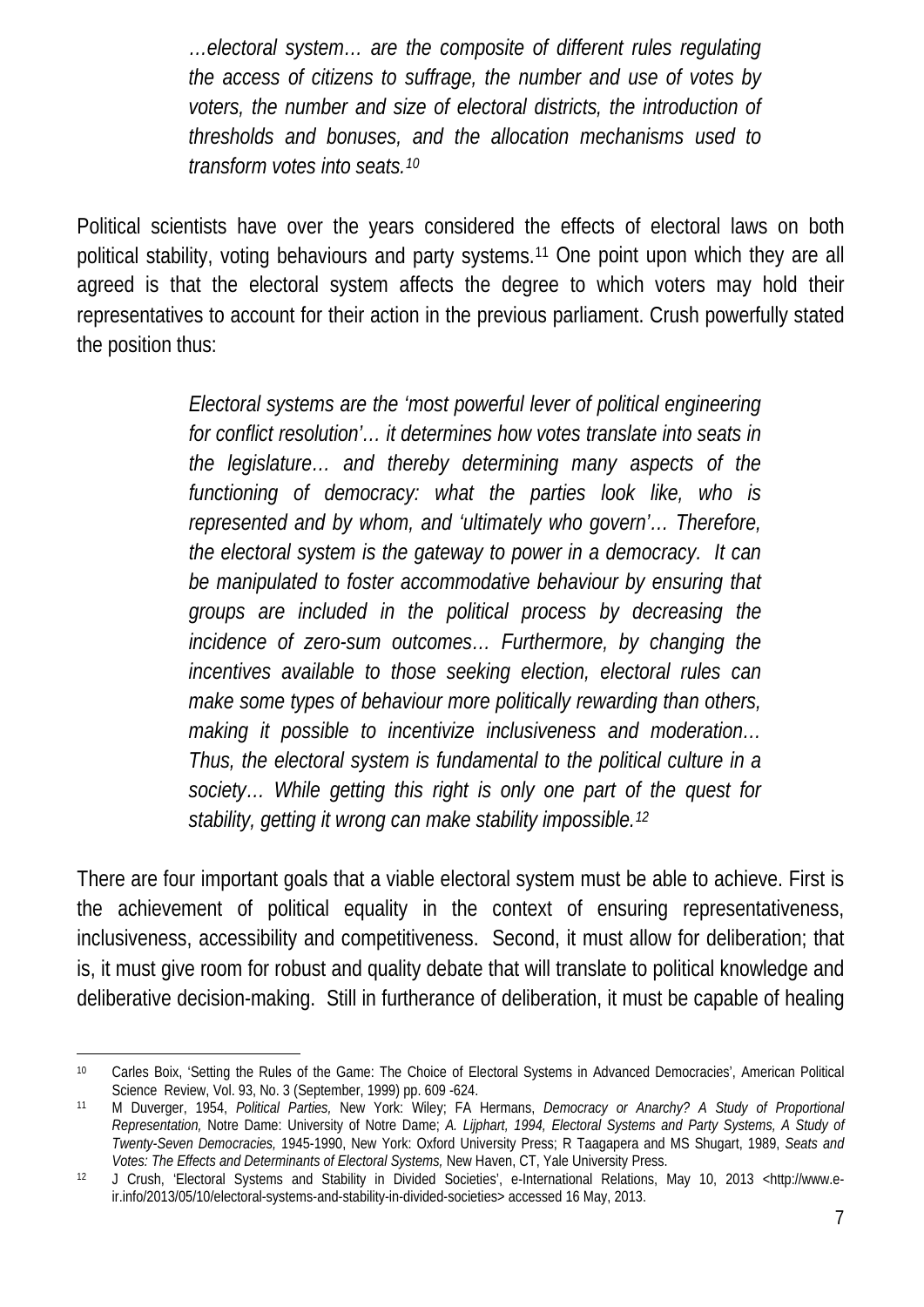divisions and generating consensus within the community. Third, the electoral system must be capable of defining a political community by excluding non-citizen residents/taxpayers from voting. Finally, it must be able to engender stability.

The above analysis and postulations, I must emphasize, is not merely to give us insights into the interrelationship of the concepts of democracy, political instability and electoral systems, but, it is also to serve as the foundation for what we shall now elaborate about Nigeria. On that basis, I will now proceed to do an audit of Nigeria's electoral system.

#### III. **An Audit of Nigeria's Electoral System**

I do not intend to devote considerable space to outlining the history of Nigeria's electoral process. Aside of the fact that this has been articulated by a number of distinguished scholars,<sup>[13](#page-7-0)</sup> such an exercise will distract and deprive me of sufficient time to discuss the core issues relevant to my lecture. Save for the June 12, 1993 elections, the summary of the position with respect to general elections in Nigeria is that the citizens have always ended up questioning the credibility of the democratic process.

If I may be permitted to say so, it is a matter of common knowledge that elections in Nigeria have consistently been characterized by: problems with voter registration, god-fatherism, political violence, intra-party violence, violent disruption of political meetings, parallel party congresses, delegate bribery, duplicate polls, refusal to send election materials to supposed rival constituencies, ethno-religious slurs, manifestoes devoid of concrete vision and ideologies, imposition of candidates, perversion of election procedures, kidnapping of opponents, assassination of would-be candidates and political chieftains, stealing of ballot boxes and outright rigging. On and on, we can catalogue the fraudulent manipulations and vices which have now become regular features of elections in Nigeria.

At this juncture, permit me to quote the views of Jega prior to his becoming the chairman of the Independent National Electoral Commission (INEC):

> Elections in Nigeria have historically been conflict ridden. The campaigns preceeding elections are invariably marked by pettiness, intolerance, and violence. Already there are several reported incidences of intra-party, as well as, inter-party violence, conflicts, including abductions and assassinations. And the elections and their

<span id="page-7-0"></span> <sup>13</sup> Dawodu.com, 'The Nigerian Election Process in Perspective', <www.dawodu.com/election.pdf> accessed 16 May, 2013; IM Abbass, 'Electoral Violence in Nigeria and the Problem of Democratic Politics', <www.abu.edu.ng/publications/2012-06-11- 111712\_5712.pdf> accessed 29th May, 2013; International Crisis Group, 'Nigeria's Elections: Avoiding A Political Crisis', Africa Report Nº123-28 March, 2007 <www.crisisgroup.org> accessed 21 May, 2013.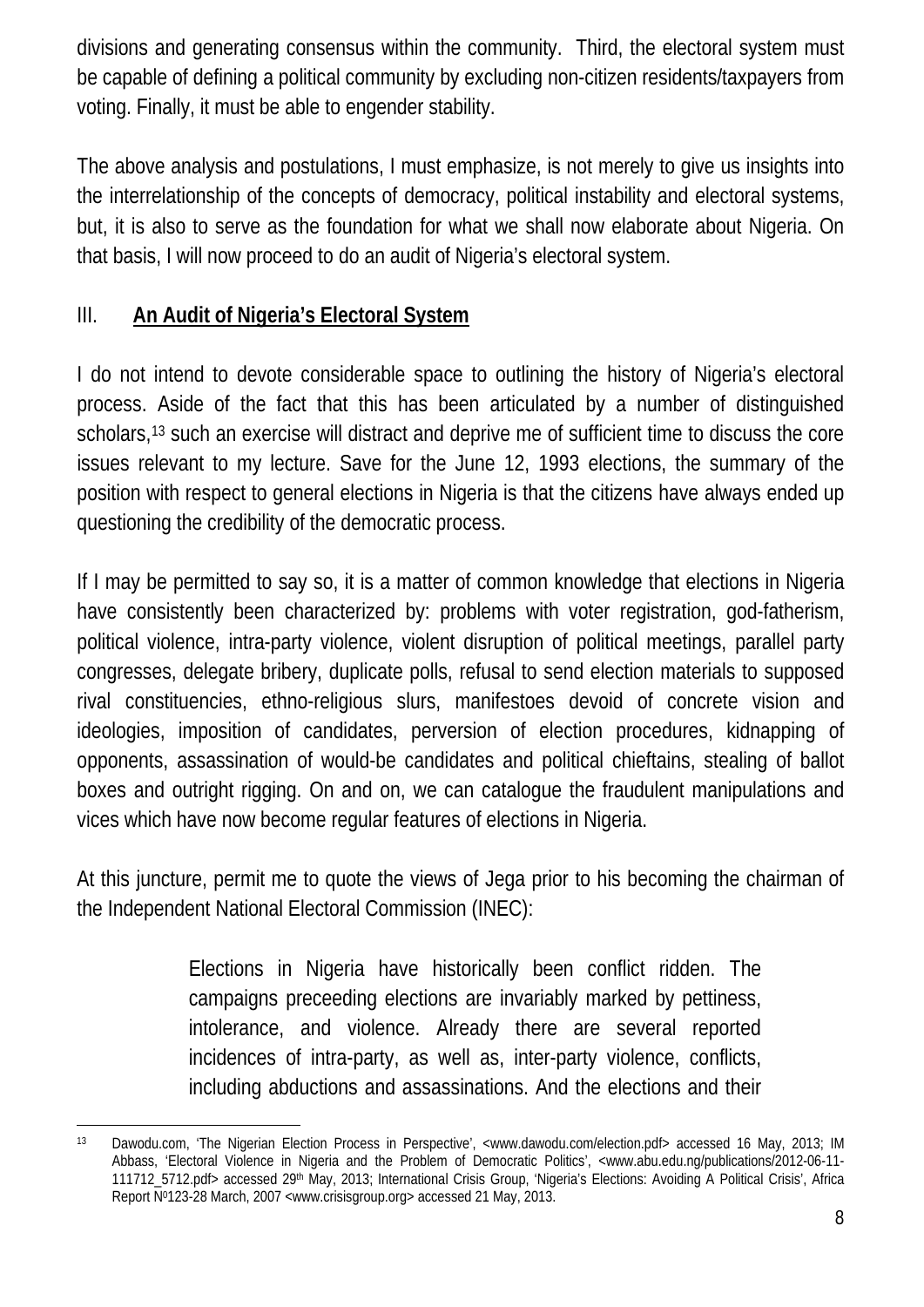outcomes have often been neither free nor fair, characterized by violations of the process (both inadvertent and willful), corrupt conduct by officials, rigging of results and so on. Again, reports indicate that incidences of these were pervasive during the party primaries, and that some candidates are busy scheming to ensure a favourable outcome for themselves, by hook or crook, in the oncoming elections[.14](#page-8-0)

Also, quoting Claude Ake, Adekanye and Nnoli among others, Abbass had this to say:

With unprecedented political thuggery and uncontrolled violence, characterized by wanton destruction of lives and property, election period in Nigeria is best described as warfare… Incidence of intraparty and inter-party conflicts and violence have led to endemic abductions and assassinations of opponents and innocent victims, flagrant and official rigging of election results. Further violations of established process have invariably transformed election periods in Nigeria to as a-matter-of-do-or-die or a matter-of-life-and-death… or that of by hook or crook… This electoral politics has, of course signaled serious dangers for democratic and partisan politics in Nigeria. [15](#page-8-1)

What has been the cost to the Nigerian nation? The first military coup d'etat of 15<sup>th</sup> January, 1966 had immediate justification in the violent crisis that followed the 1964 general elections. Since then, Nigeria has had to grapple at every election with disturbing and undesirable consequences: entire families have been wiped out, we have lost count of properties destroyed, society have been divided, social and moral values have been desecrated, there has been disruption of environmental controls with attendant health implications, and general deepening of poverty. All of these have created significant challenges to the legitimacy of government, and fuelled the issue of the need for reform of the electoral process.

In succession, Nigeria has had the Nigeria (Electoral Provisions) Order in Council, 1958; the Electoral Act of 1982; same which formed part of the revised laws in 1990; the Electoral Act of 2001; the Electoral Act of 2002; the Electoral Act of 2003; and the Electoral Act of 2006. After the general elections of 2007 which has been labeled as the worst in the 85 year history of elections in Nigeria<sup>[16](#page-8-2)</sup>, the then president, Alhaji Umar Musa Yar'Adua in August 2007 set up a

<span id="page-8-0"></span><sup>14</sup> A Jega and O Ibeanu, (2007), "Elections and the Future of Democracy in Nigeria', Nigeria Political Science Association, Nigeria.<br>15 IM Abbass ibid n13

<span id="page-8-1"></span> $15$  IM Abbass, ibid n13.<br> $16$  This was the conser

<span id="page-8-2"></span><sup>16</sup> This was the consensus of the various organizations that monitored the election. Among these are the Transition Monitoring Group (TMG); the Catholic Justice, Development and Peace Committee; Nigeria Labour Congress (NLC); Action Aid Nigeria; and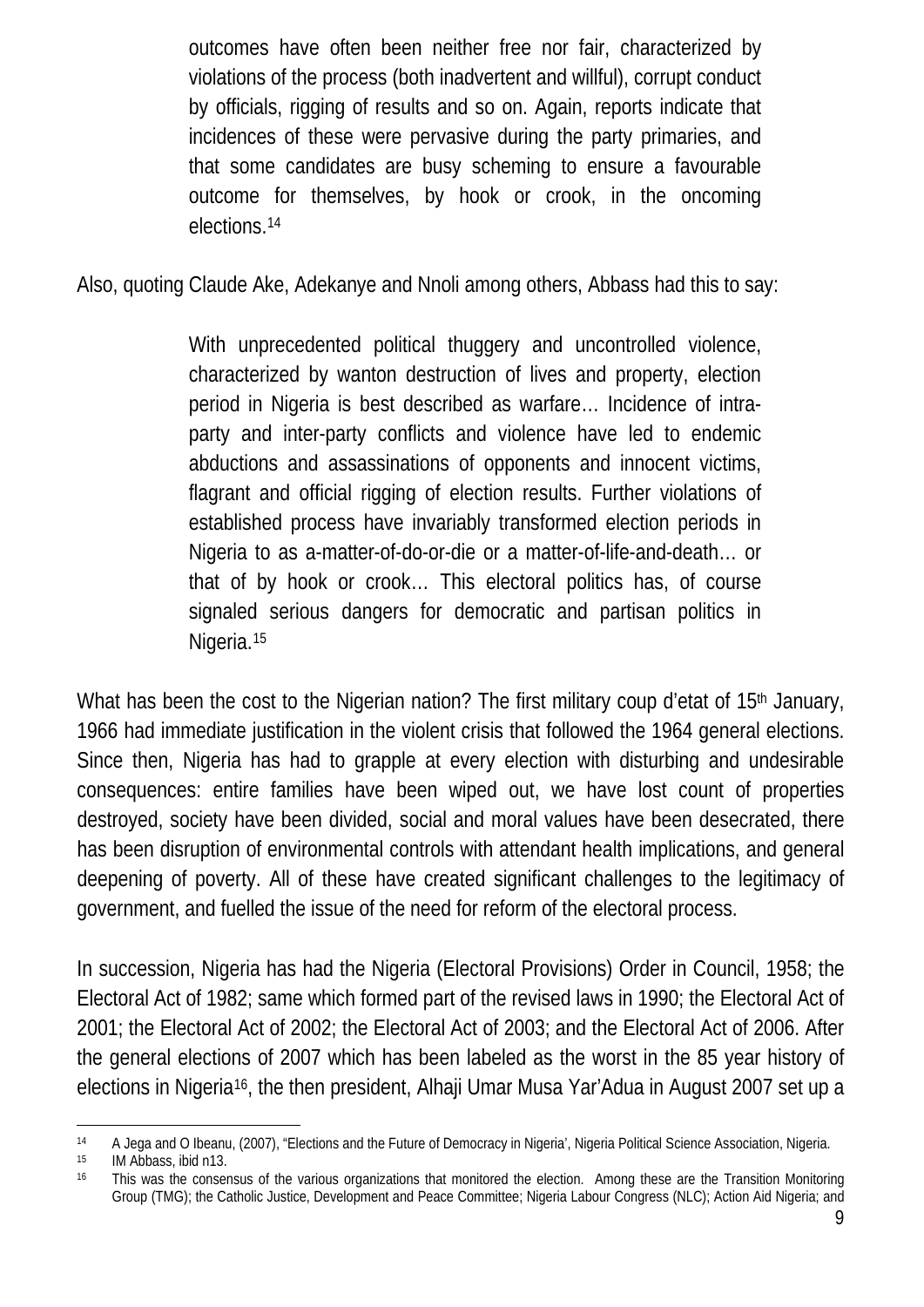22-member Electoral Reform Commission headed by Justice Mohammed Uwais to examine the entire electoral process with a view to ensuring that Nigeria raised the quality and standard of her general elections.[17](#page-9-0) The committee submitted its report on 11th December, 2008. At that occasion, the former President had this to say:

> Our focus on the electoral reform is predicated on the belief that elections are the very heart of democracy, hence, they must not only be fair but they must also be seen to be so by our people and the rest of the world. We will carefully study and implement with the support of the National Assembly those recommendations that will guarantee popular participation, ensure fairness and justice, and bring credibility to the electoral process in Nigeria.

When President Goodluck Ebele Jonathan assumed office, he included electoral reform as one of his topmost priority, and on the strength of this sent the report of the Electoral Reform Committee to the National Assembly. He also sent the name of Professor Attahiru Jega (a renowned political scientist and activist) to the National Assembly for confirmation as the Chairman of INEC. The National Assembly on its part amended the constitution as relevant to the exercise, and enacted the 2010 Electoral Bill. This has been signed into law as the Electoral Act, 2010.

Following the reforms, the expectation was that the April 2011 elections will usher in massive transformation. While there was a shift to a more improved process and less chaotic electoral arena, the elections,(particularly the presidential election) was still characterized by widespread violence in the northern part of the country. Three days of rioting resulted in the death of over 800 people.<sup>[18](#page-9-1)</sup> Churches were burnt while Nigerian youths serving as ad-hoc election staff in the course of their mandatory youth service became easy targets for savage agents of death. Aside of bringing back the age-long division along ethnic and religious lines, it also witnessed electoral malpractices, chaotic voter registration in the face of poorly functioning biometric scans, several logistical deficiencies and procedural inconsistencies.

Permit me to tarry a while to take a hard look at the aftermath of 16th April, 2011 election. It is a grim reminder of the abnormal mutation of mind and selfish streak to which several members of the political class are oftentimes susceptible. The Delphic injunction, "know

the Federation of Muslim Women Association. This was also the view of the Electoral Reform Committee set up by former President, Alhaji Umar Musa Yar'Adua.

<span id="page-9-0"></span><sup>17</sup> The Committee received 1,466 memoranda, held public hearing in 12 states (two in each of the six geo-political zones) and Abuja. In the course of the public hearing, 907 presentations were made. Experts were also invited from eleven countries.

<span id="page-9-1"></span><sup>18</sup> See Human Rights Watch, 'Nigeria: Post-Election Violence killed 800' <www.hnv.org/news/2011/05/16/nigeria-post-electionviolence-killed-800> accessed 30th May, 2013; EO Alemika, 'Post-Election Violence in Nigeria: Emerging Trend and Lessons', CLEEN Foundation <cleenfoundation.blogspot.com/2011/.../post-election-violence-in-nigeria.ht...> accessed 30<sup>th</sup> May, 2013.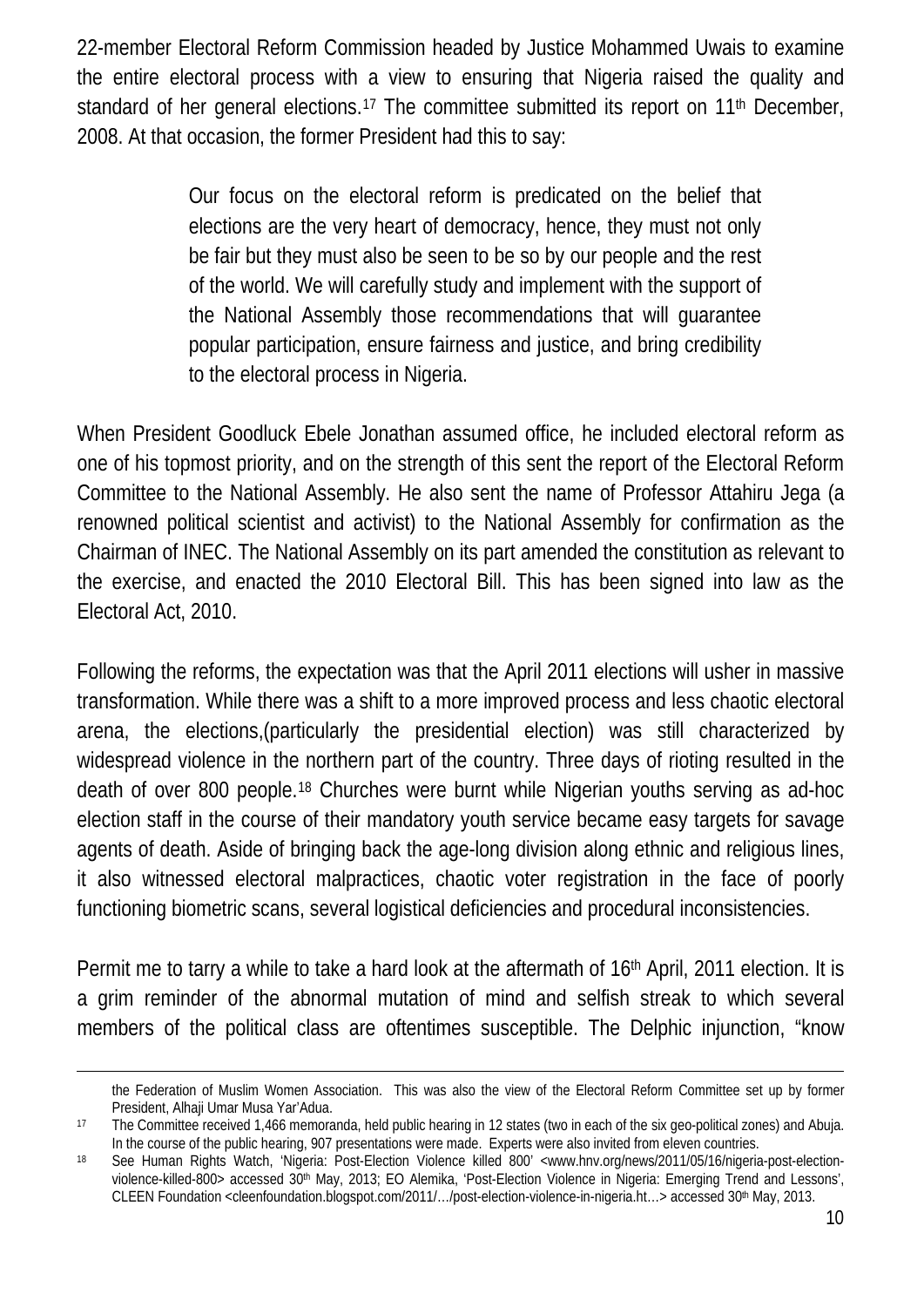thyself", is a concept of Western thought that has always resounded with solemn significance, epitomizing for generations of inquiries the pinnacle of human intellectual concern. The outcome of the 2011 election is, to my mind, a major blow to the self-esteem of every right thinking Nigerian. Would we not be overestimating the impact of the electoral system if we nurse the view that it is our major problem? Should we not probe our own nature which appears more disturbing at a closer view? If members of the political class should stop for a moment from dissecting the electoral system, but, rather dissect the self to understand the minutiae of the mechanisms that propel their most significant thoughts, emotions and actions, we may be confronted with a finding that we are the intricate causal explanation of our own woes. This may be disconcerting, but, would nevertheless be the truth.

Today, we have the luxury of thought. Without deep reflection, the nation will surely lurch into 2015 in reliance on the immoral concept of "ignorance is bliss" or the limiting assumption of "we are helpless". While forethought does not guarantee that the nation will do better, it surely raises the chances of our avoiding what appears to me to be an impending cataclysm. I will still come back to the important and disturbing issue of self-retrospection, but, for the moment, permit me to revert to my analysis of the electoral system. At this juncture, and in the space that remains, I will outline some key issues that are central to Nigeria's electoral system and democratic stability, and therefore merit investigation. In each case, I identify some findings and generate propositions that are deserving of systematic evaluation, reflection and analysis.

## *(i) Delimitation of Franchise and Qualification of Right to Vote*

The issue of voting rights has in recent times become a contentious issue in Nigeria. Fundamental questions bordering on political equality have been raised as to whether minors, non-citizens, prisoners, and Nigerians in diaspora should be allowed to vote. As earlier noted, universal suffrage is usually considered to be one of the most basic criteria for an election to be deemed to be democratic.<sup>[19](#page-10-0)</sup> Yet, all over the world, different jurisdictions have some form of electoral disqualification which confirms that the right to vote is a franchise dependent on law, and thus, not a vested natural or absolute right of which a citizen cannot be deprived.

In Nigeria, eligibility to vote is determined by the Constitution of the Federal Republic of Nigeria, 1999<sup>[20](#page-10-1)</sup> and the Electoral Act, 2010.<sup>[21](#page-10-2)</sup> A person is qualified to be registered as a voter if such a person is a citizen of Nigeria; has attained the age of 18 years; is ordinarily resident, works in, originates from the Local Government Area Council or Ward covered by the

<span id="page-10-0"></span> <sup>19</sup> There is strong support for this in Art. 21 of the United Nations Charter on Human Rights Arts. 2 and 25 of the International Convention on Civil and Political Rights; and in the African Charter on Human and Peoples Rights.

<span id="page-10-1"></span><sup>20</sup> Ss. 77(2) 117 (2), 132 (5) and 178 (5) of the 1999 Constitution.

<span id="page-10-2"></span><sup>21</sup> S. 12 (1) of the Electoral Act, 2010.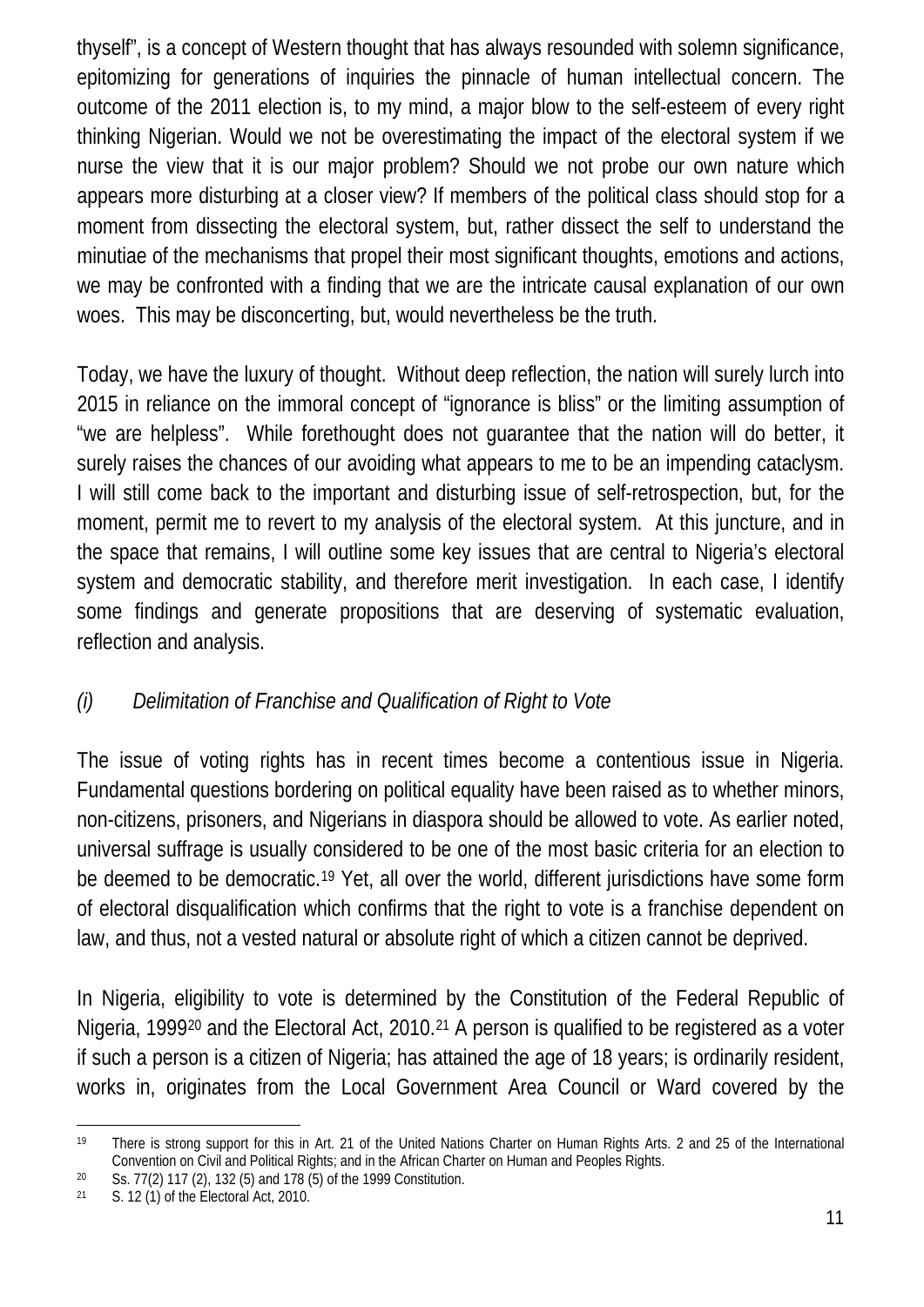registration centre; presents himself for registration as a voter; and is not subject to any legal incapacity to vote under any law, rule or regulation in force in Nigeria.

With respect to minors, 18 years is an age at which nearly all would have completed formal schooling, and hence the stage of maturity at which a person could begin to establish an independent life. Indeed, relatively few countries have voting ages below 18.[22](#page-11-0) What Nigeria has in her law in this regard is therefore not arbitrary. In the case of non-citizens, it is only appropriate that the right to vote should define the polity, that is, the political community called Nigeria. The law in Nigeria has already granted a generous franchise in that there is no restriction on citizenship which can be by birth, or acquired by registration or naturalization.[23](#page-11-1)

The situation is, however, different with prisoners. The fact that a person has been sentenced to prison or awaiting trial should not mean that the person has ceased to be a citizen. The situation is more worrisome for a country like Nigeria where substantial number of people are awaiting-trial detainees. A number of jurisdictions now view it as invidious to disenfranchise on grounds of gender, race, class or status. The denial of the right to vote to any segment of the population has serious implication in a democratic setting. Aside of the fact that it affects the outcome of an election, it also devalues citizenship. Prior to 2001, "legal incapacity" under the electoral laws of Nigeria includes *the imposition of sentence of death, or in respect of an offence involving dishonesty, of imprisonment for a term exceeding six months or such other punishment as may lawfully be substituted therefore, and the voter has not at the date of the election suffered the punishment or received a free pardon*.[24](#page-11-2) Beginning from the Electoral Act 2001, the situation changed. "Legal incapacity" was redefined to mean "*a person disqualified under the Constitution or the Electoral Act, or any other Law, Rules and Regulations from registering as a voter or from contesting elections.[25](#page-11-3)*

Countries like Denmark, Israel, Canada, Switzerland, Spain, Republic of Ireland, Australia and South Africa have no formal prohibition of prisoners' voting rights. Further, there is the issue of "double jeopardy" when a prisoner is disenfranchised. This came out clearly in a landmark judgment of the Supreme Court of Israel following the assassination of the Prime Minister, Yitzak Rabin in 1995. There was a move to prevent the killer, Yigal Amir, from being allowed to vote in the election to replace Rabin. The Supreme Court rejected the call, and stated, "*…disenfranchisement would hurt not Amir, but Israel's democracy. Imprisonment was his punishment.[26](#page-11-4)* In 2010, the Supreme Court of Ghana similarly upheld the right of prisoners to

<span id="page-11-0"></span><sup>&</sup>lt;sup>22</sup> Brazil stands out with a voting age of 16 years.<br><sup>23</sup> Ss  $25\frac{25}{4}$  and 27 of the 1999 Constitution

<span id="page-11-1"></span>Ss. 25, 26 and 27 of the 1999 Constitution.

<span id="page-11-2"></span><sup>&</sup>lt;sup>24</sup> See for instance, see S. 1 (3) (b) of the Electoral Act, Cap. 105, LFN 1990, which has a commencement date of 5<sup>th</sup> August, 1982.

<span id="page-11-3"></span><sup>&</sup>lt;sup>25</sup> It is to be noted that the phrase "legal incapacity" is usually with reference to age (infancy), physical or mental ability (unsoundness of mind) to do, give, transmit or receive something.

<span id="page-11-4"></span><sup>26</sup> Behan & O'Donnell, "Prisoners, Politics and the Polls: Enfranchisement and the Burden of Responsibility", British Journal of Criminology, 48 (March, 2008), 319 – 336.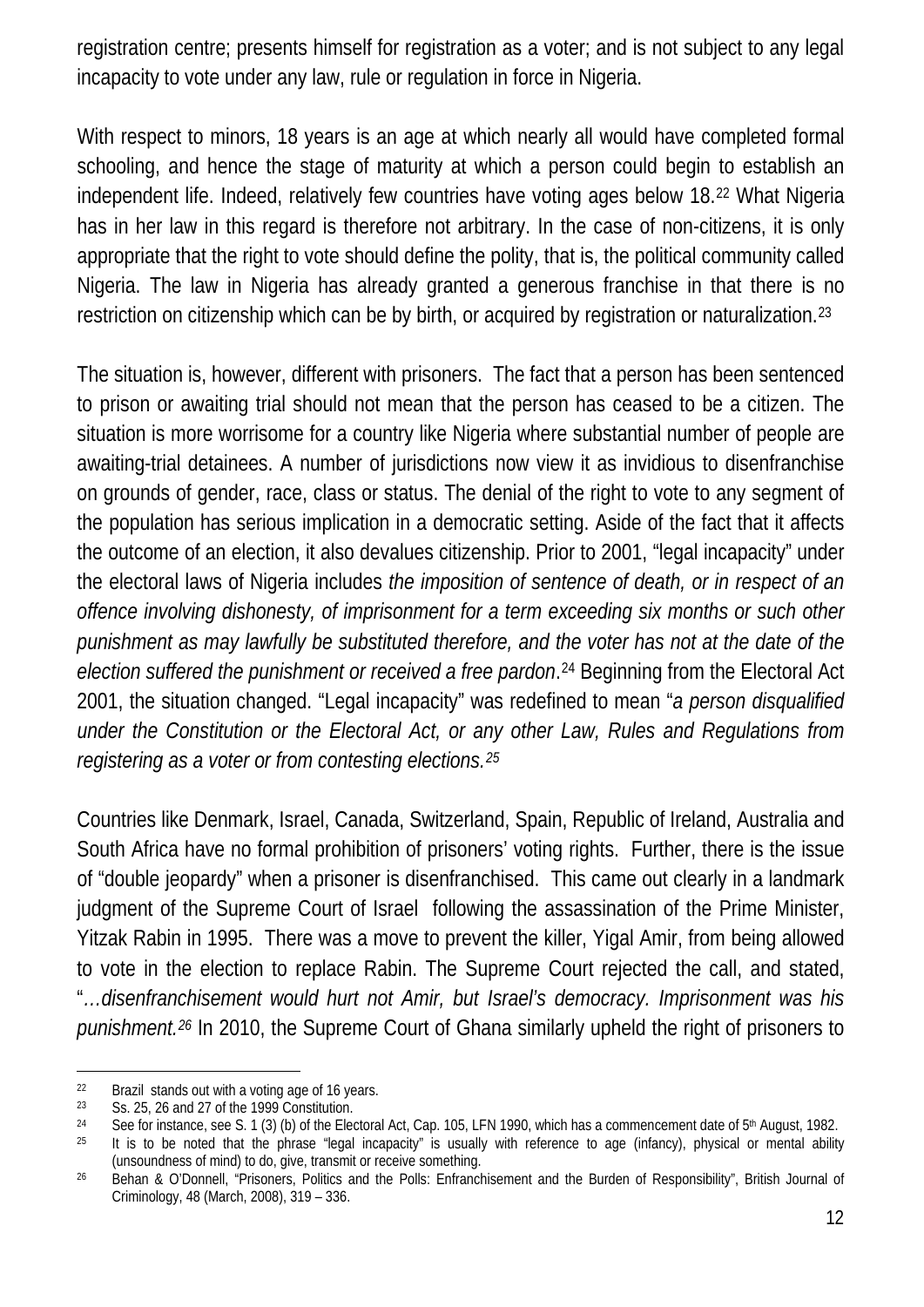vote in general elections. Perhaps, if political leaders are motivated to seek the mandate of this segment of the society, they will be more acquainted with how thoroughly that system (just like many other systems in Nigeria) has been destroyed, why it can never meet the goals of deterrence and rehabilitation, and why there is an urgent need for its refinement.

With respect to Nigerians in the disapora, other than arguments bordering on logistics, there is no valid reason why they should continue to be disenfranchised. The important moral of DNA, IVF and other medical-science discoveries is that human beings have the capacity to liberate themselves from thinking that something is impossible.

#### *(ii) The Voting System*

The core of the electoral system is the process of translating votes into seats. There are four main formulas that determine how votes are counted to allocate seats, namely: plurality-majority formulas,<sup>[27](#page-12-0)</sup> semi-proportional systems,<sup>[28](#page-12-1)</sup> proportional representation,<sup>[29](#page-12-2)</sup> and mixed systems.<sup>[30](#page-12-3)</sup> It is not the goal of this presentation to rehash the debates that have raged over the years regarding the relative merits of these different voting systems.<sup>[31](#page-12-4)</sup> Rather, I will focus on the system in use in Nigeria and some of the underlying normative issues that have been raised regarding its appropriateness or otherwise.

Nigeria is using the first-past-the-post (FPTP) system which is one of the variants of the plurality-majority voting system. Under the FPTP, a candidate is neither required to have a minimum threshold of votes nor an absolute majority to be elected. All that is needed is a simple plurality i.e. one more vote than his closet rival. Among the reasons that have been given in support of FPTP is that it is simple to use in that voters only need to choose and vote for one candidate. Second, that it tends to produce stable, accountable, responsive, singleparty governments, so that the electoral outcome is decisive. Government can make state policies and law decisively, respond to issues more efficiently, and implement the party's manifesto without the need to engage in post-election negotiation. Third, that it promotes constituency service between voters and their representatives. The idea is that those elected under FPTP remain accountable to the electorate because at the end of their tenure, all that is

<span id="page-12-0"></span><sup>&</sup>lt;sup>27</sup> There are five variants of plurality-majority systems: First-Pass-The-Post (FPTP), Two -Round System (TRS), Alternative Vote (AV), Block Vote (BV) and Party Block Vote (PBV).

<span id="page-12-1"></span><sup>&</sup>lt;sup>28</sup> There are three variants of the semi-proportional systems: Single Transferable Vote (STV), The Cumulative Vote (CV) and the Limited Vote (LV).

<span id="page-12-2"></span><sup>&</sup>lt;sup>29</sup> Proportional representation has two variants: Open Party List (OPL) and Closed Party List (CPL).

<span id="page-12-3"></span><sup>&</sup>lt;sup>30</sup> The mixed system combines the plurality-majority and proportional representation systems. It is presented as Additional Member System (AMS).

<span id="page-12-4"></span><sup>31</sup> For features of the different voting systems, see U.K. Parliament, *Voting Systems in the UK* <http://www.parliament.uk/ about/how/elections-and-voting/voting-systems/> accessed 17 May, 2013. It is to be noted that in the evolution of electoral regimes, during the era of limited suffrage in the 19<sup>th</sup> century, plurality-majority rule was consistently used across all nations. By the turn of the century, consensus around the single member system broke down. Anglo-Saxon countries preserved the plurality rule while nations in continental Europe embraced proportional representations – See Carles Boix ibid. (n10).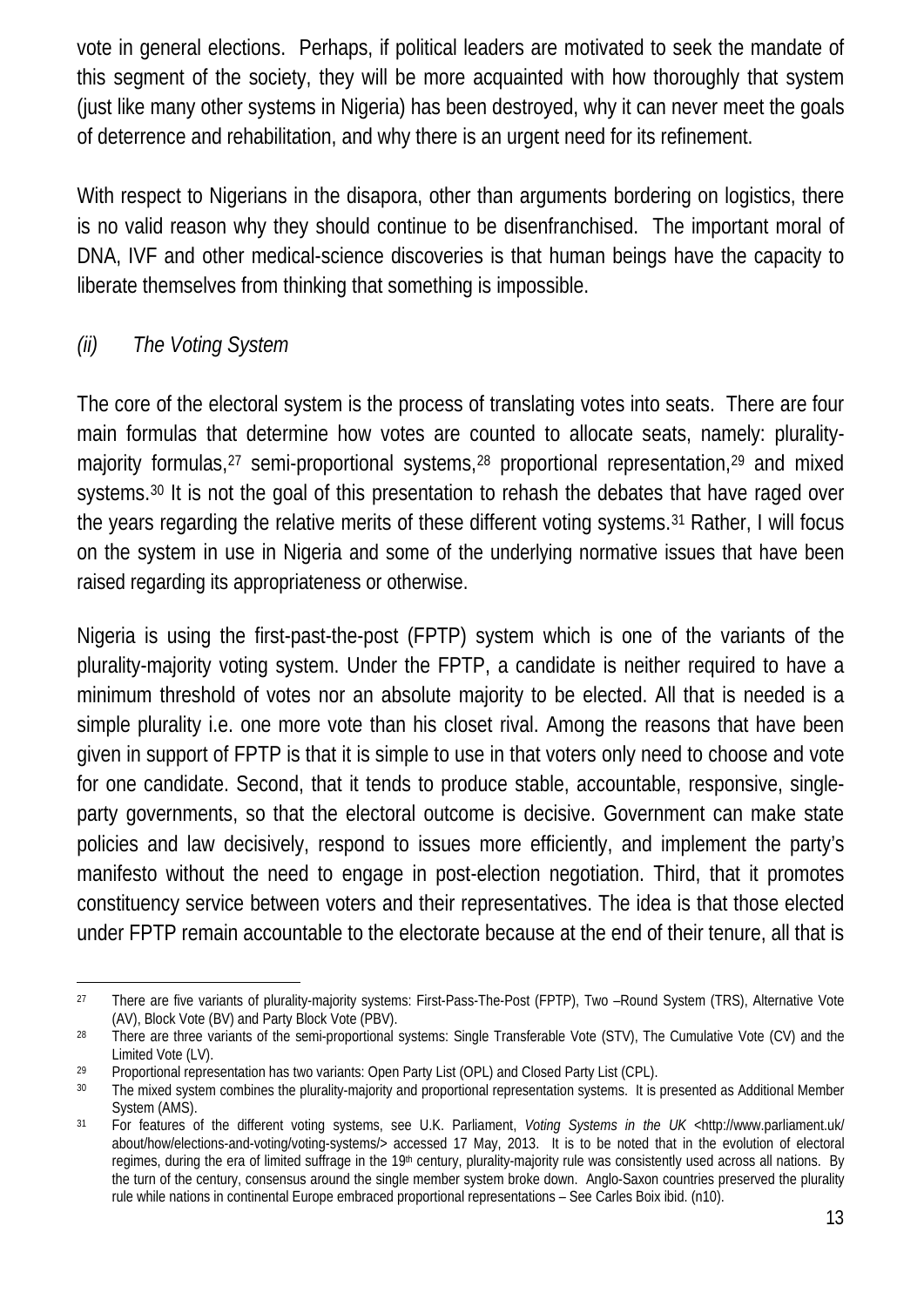required where there has been non-performance is a small swing in the popular vote and the opposition will be in office.

The antagonists of FPTP, on the other hand, contend that it is the most unrepresentative voting system. Supporters of any but the most popular candidate have no say in the race, with the result that all their votes are wasted. The wider implication of this is that where there is a dominant party, there is less incentive for opposition voters to turn out to vote. They argue that the FPTP favours a two-party system unlike proportional systems which is more ideal for a multiparty system. They similarly argue that the fairness of proportional systems is such that its inclusion of minor political parties in proportion to their share of the vote is a good check on governance. Finally, they contend that FPTP is a voting system that further marginalizes women.

Permit me to be laconic about the views of both the proponents and antagonists of FPTP in the context of Nigeria. To argue for or against changing the voting system is in itself a tragic error. Anyone engaged in it is certainly not paying careful attention to the mistakes of the past. I am not aware of studies that have been done to explore more systematically issues relating to the voting system in Nigeria. If what have happened in other jurisdiction is, however, anything to go by, it would be seen that proportional systems have resulted in single-party government and reflected the benefits of plurality- majority systems. The same scenario exists with the latter. The implication of this is that the pattern of government is far more complex than any simple linear analysis may confidently push to the fore. It also means that choosing one system over another will be an empirical nightmare as there is no reliable platform upon which to balance all the factors. What will further compound any debate as above referred is that studies have confirmed that a system of federalism in itself secures proportional representation, and thus, make proportional representation and allied voting systems superfluous in a country like Nigeria.

A debate of whether to change or keep to FPTP is suggestive of the fact that the expectation of voting in the first place, which is that "votes must count" has been met. Where this has not been met, there is no basis to scratch our heads in excited anticipation of a future functional system. Think of it in the context of a supermarket that is properly run in accordance with its business manual, but, is not making profit. We can talk of advertising to attract customers. Now imagine a supermarket that is not being run in compliance with the prescribed business manual. It must fail. The road to its success will be to first go back to the prescribed business manuals.

If we do not keep faith with the expectation of voting and allow votes to count, it will be redundant and fallacious to expect the current system to incentivize moderation and vote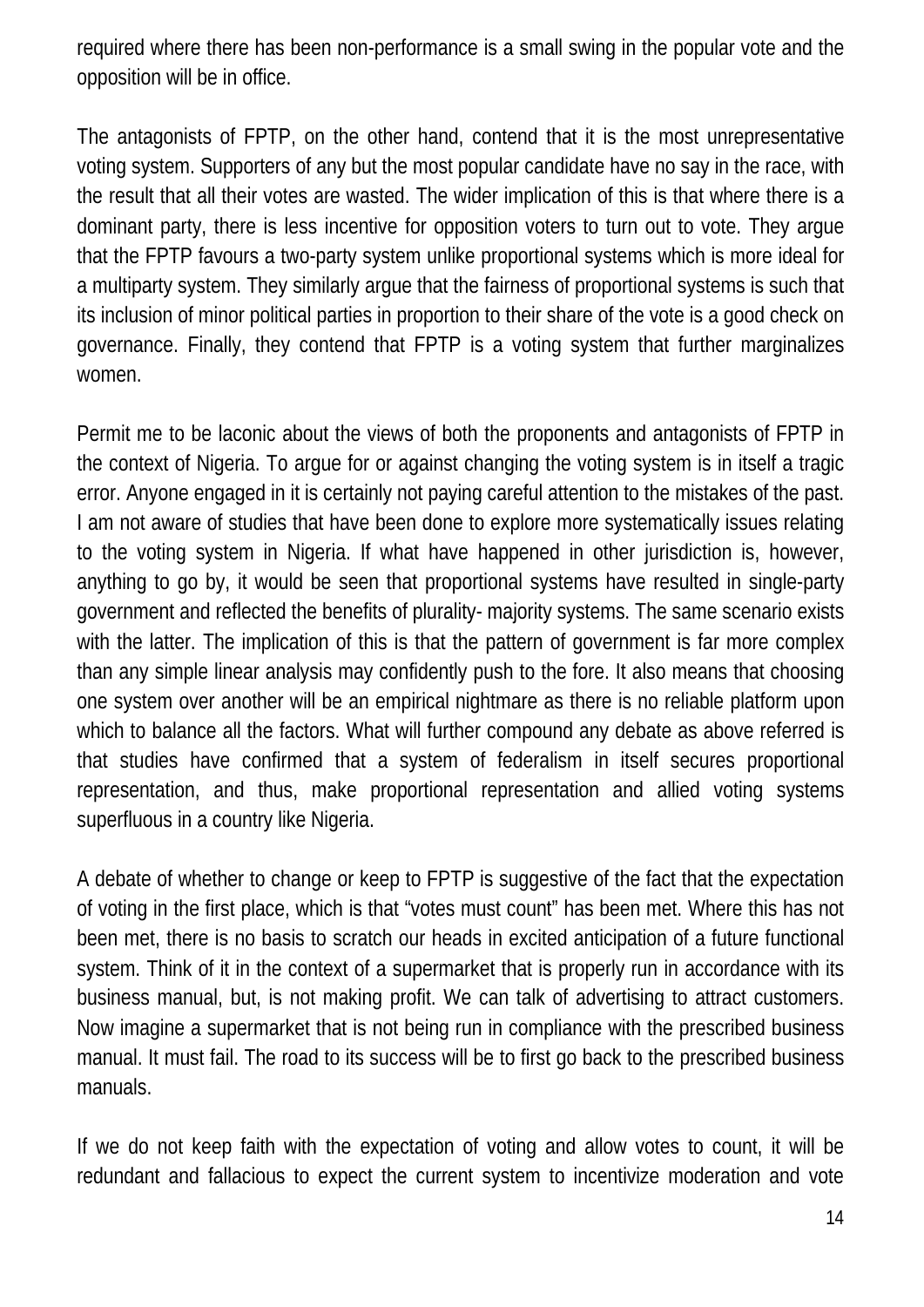pooling, or for us to start considering alternative voting systems. That vote must count is a core starting point. I must not fail to touch on the apathy to election i.e. low voter turnout. The issue is not one of voting system or whether there is a need to make voting compulsory. What has deepened cynicism and negativity of the electorate is the widespread disillusion with the so-called dividends of democracy.

After 50 years of independence and 14 years of democratic continuous rule, majority of Nigerians suffer from lack of basic amenities of life. The situation is appalling. What is most disconcerting, dreadful and devastating is that some of those who fought the ravaging deterioration of the military, and who we regard as visionaries of June 12 are not only contemptuous of that date, but, are now an omnipresent part of the prevailing disorder. They are leading the triumph of the corrupt, the inefficient, the indolent and the opportunistic, and are determined to map into the future at break-neck pace the waste and the ramshackle mess that Nigeria must become. All too often we look beside us at the next man for answers. Perhaps, it will be more beneficial for each and every one of us to look at ourselves and take stock. What "good" or "evil" have we contributed to this enterprise called Nigeria.

There is only so much that the voting system can do where the people operating it are not truly desirous of allowing the elections to be decisive for the outcome. Voting system can exert no influence if the polarization of the society is too strong. In the same vein, the voting system will not work miracles unless the political class are willing and ready to be accountable for their actions to the public. We cannot ignore the limitations inherent in Nigeria and expect the voting system to be the panacea.

## *(iii) Autonomy Of INEC*

It is a widely acknowledged fact that the independence and autonomy of the body saddled with the responsibility to conduct and supervise an electoral process is critical to citizens' perception of the legitimacy of the electoral contests. The failure of an electoral body to act as an independent and administratively efficient institution is a sure recipe for potential political violence. Two factors are critical, namely; institutional capacity and autonomy. The focus of the former is the ability of officials of the electoral body to carry out statutory functions and exercise discretion judiciously, while that of the latter is the ability of the officials to independently decide issues devoid of the influence of the executive and other actors within the state.

From the laws and implementation of the laws guiding voter registration, voter education and polling activities, we can assess the administrative capacity of the electoral body; while from the laws regulating appointment/removal of core officials and funding, we can come to terms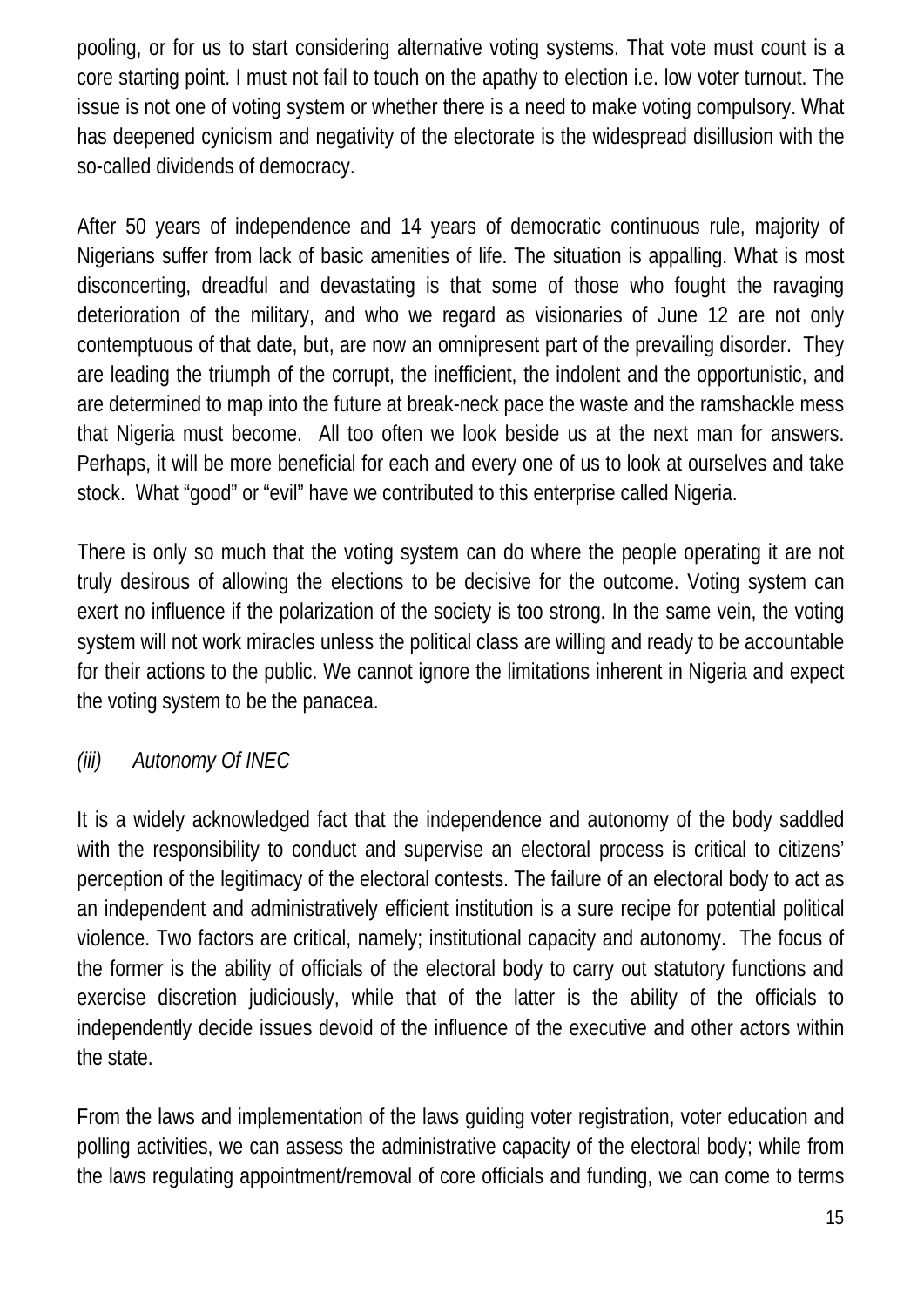with the autonomy of the body. The cumulative of all these will determine the impartiality or otherwise of the body. With reference to INEC, the Constitution[32](#page-15-0) grants structural independence while the Electoral Act grants functional independence. We can tick off on our own assessment of INEC:

| a)            | Is the composition, procedure of appointment/removal and tenure of the |                   |
|---------------|------------------------------------------------------------------------|-------------------|
|               | Chairman and members insulated?                                        | YFS33             |
| b)            | Does the body have financial authonomy?                                | YES <sup>34</sup> |
| $\mathcal{C}$ | Does the body have full power to determine the rules of the game?      | YFS <sup>35</sup> |
| $\mathsf{d}$  | Is it able to independently recruit its staff?                         | YFS <sub>36</sub> |
| $\epsilon$    | Is it backed by a strong civil society?                                | <b>YES</b>        |
| f             | Is it backed by a free and critical media?                             | <b>YFS</b>        |

It is clear from the above that the ability of INEC to perform effectively comes back to who we are and, whether as individuals or as a group we are committed to democratic values. Today, we have a Professor Attahiru Jega who is able to give leadership, integrity and professionalism as Chairman of INEC. INEC received commendation from within and outside for its conduct of the 2011 polls despite some of the problems earlier noted. If we end up sometime in the future with a Chairman without a back-bone, the story will, in my candid view, be different. This is a clear-cut indication of what the "human element" contributes to a successful or unsuccessful enterprise.

#### *(iv) Political Party Discipline and Money Politics*

Political parties are indispensable tools in entrenching democratic values. In this respect, the mechanism of political parties controls everything from candidates selection to voting into executive office or parliament. Consequently, it is to the leadership of political parties that electoral bodies look for partnership to sustain an enduring democracy. Political parties of necessity maintain discipline over their members and are able to call them to account. Concomitantly, the electoral body maintains control over political parties.

Despite the above two layers of political party discipline, Nigeria's political landscape regularly reflects mementoes of acts of indiscipline such as party switching, open defiance of party's decisions and policies, and outright misappropriation of constituency allowance among others.

<span id="page-15-0"></span><sup>32</sup> Ss. 153, 154, 155, 157, 158, 160 and Third Schedule, Part I (F) of the 1999 Constitution as amended by the Constitution of the Federal Republic of Nigeria (First Alteration) Act, 2010.

<span id="page-15-1"></span><sup>&</sup>lt;sup>33</sup> This is the checks and balance that the combined reading of the Constitutional provisions guiding composition, appointment, removal, tenure and independence from exercise of disciplinary control seeks to achieve.

<span id="page-15-2"></span><sup>34</sup> S. 81 (3) of the 1999 Constitution as amended by the Constitution of the Federal Republic of Nigeria (First Alteration) Act, 2010.<br>35 Third Schedule Part L(F) paragraph 15 of the 1999 Constitution as amended and Ss. 9-

<span id="page-15-3"></span><sup>35</sup> Third Schedule Part I (F) paragraph 15 of the 1999 Constitution as amended, and Ss. 9-145 of the Electoral Act, 2010.

<span id="page-15-4"></span><sup>36</sup> S. 8 of the Electoral Act.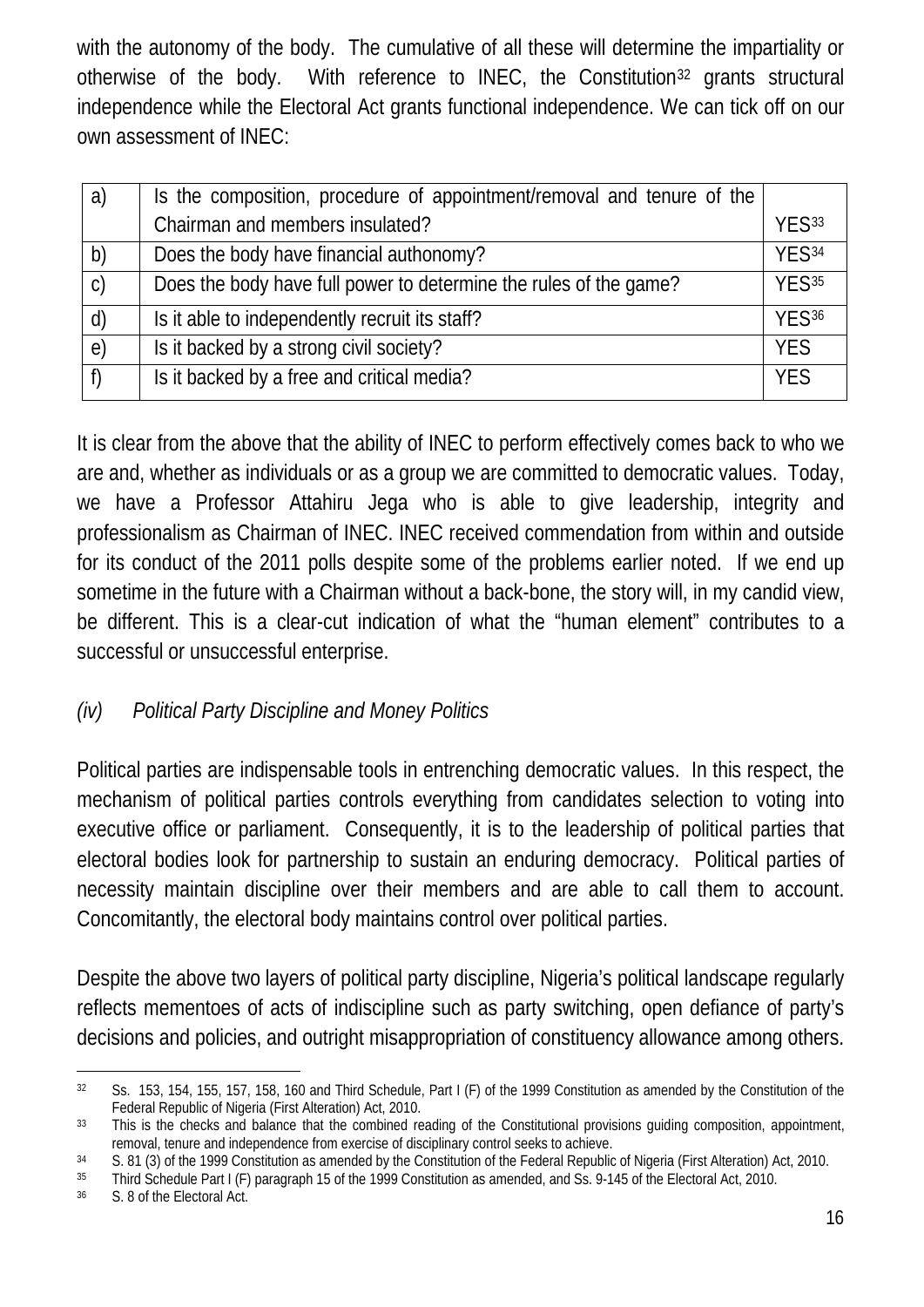Party members also complain of unfair party pre-selection and endorsement. In appraising the above concerns, it must first be acknowledged that party rules are entirely a matter for the party concerned. Consequently, the courts would always be reluctant to delve into the issue of who is a candidate of a political party at any election.<sup>[37](#page-16-0)</sup> It is only where there is infidelity to party rules that a party member will be able to maintain a challenge in court.<sup>38</sup> Even then, he would be expected to first exhaust the party's internal mechanism for resolution of conflict. It is expected that party rules will meet basic principles of free and democratic elections. With particular reference to party pre-selection and endorsement, even though there is explicit legislation in the Electoral Act that mandates political parties to be democratic,<sup>[39](#page-16-2)</sup> and obliges INEC to, with or without prior notice to a political party, monitor the nomination of candidates for an election at any level,<sup>[40](#page-16-3)</sup> parties have their strategy of ending up with sole aspirants who are then confirmed at a special convention or congress of the party.

There are many reasons why political parties, particularly those with strong brands, engage in pre-selection: to favour particular interests deemed relevant to the good of the party; to compensate/incentivize for party loyalty; or to protect a minority or geographical interest. Two problems of political inequality can arise from party pre-selection. First, it can result in the party picking a favoured candidate who is less than competent and thereby deprive his constituency and the political party from having effective representation. Second, it diminishes access to potential winning candidates. It is a balancing act of complex interactions for political party leaders, thus, the need for them to be more critical and committed to fostering both fair play and greater tolerance. [41](#page-16-4)

As noted by Oguntade, JSC in the case of *Ugwu & Anor v. Ararume & Anor*.[42](#page-16-5)

*An observer of the Nigerian political scene today easily discovers that the failure of the parties to ensure intra-party democracy and live by the provisions of their constitutions as to the emergence of candidates for election is one of the major causes of serious problems hindering the enthronement of a representative government in this country.*

<span id="page-16-0"></span> $\overline{a}$ *<sup>37</sup> Chief Ikechi Emenike v. Peoples Democratic Party & Ors* (2011) LPELR – 1075 (CA).

<span id="page-16-1"></span><sup>38</sup> S. 87 (10) of the Electoral Act. See *Peoples Democratic Party & Anor v. Timipre Sylva & Ors.* (2012) LPELR – SC.28/2012; *Susan Olapeju Sinmisola Olley v. Hon. Olukolu Ganiyu Tunji* (2013) LPELR – 20339 (SC).

<span id="page-16-2"></span> $39$  S. 87 of the Electoral Act.<br> $40$  S. 85 (2) (c) of the Elector

<span id="page-16-3"></span><sup>40</sup> S.  $85$  (2) (c) of the Electoral Act.<br>41 As observed by Sarah Birch a c

<span id="page-16-4"></span>As observed by Sarah Birch, a consistently high level of party system instability has four main consequences that are detrimental to democratic consolidation: 1) It reduces accountability – voters cannot 'throw the rascals out' if the rascals no longer exist as a unified group; 2) It impedes party institutionalism by decreasing the level of long-term commitment which politicians, activists, and voters have to 'their' party; 3) It significantly increases uncertainty, hampering the ability of politicians and voters to engage in strategically-driven co-ordination; 4) It raises the stakes at the electoral game. This may have the consequence of weakening the democratic commitment of politicians who may seek other ways of feathering their beds so as to insure themselves against possible political loss at the next election - See S Birch, 'Electoral Systems and Party System Stability in Post-Communist Europe', <www2.essex.ac.uk/elect/database/papers/sbvoatility.pdf> accessed 17 May, 2013.

<span id="page-16-5"></span><sup>42</sup> Ss. 88-93 of the Electoral Act.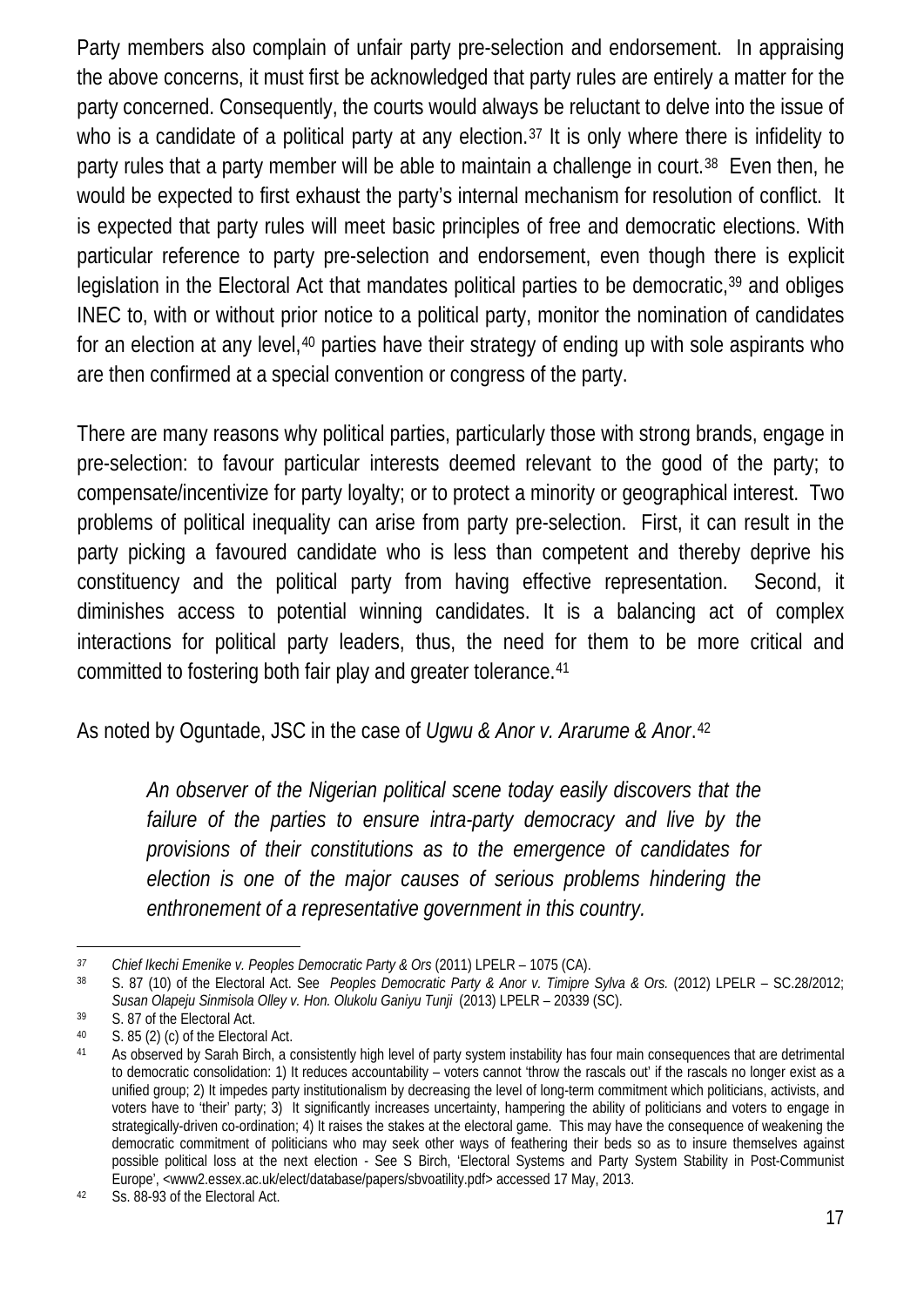The promise that fair play within the party gives is political stability. The problem associated with a breach of this cardinal principle by political party leaders, is party system instability<sup>[43](#page-17-0)</sup> that can degenerate into serious and deadly political violence among others.

With respect to money politics, hitherto, the concern was with politicians bribing voters. The current trend is for wealthy interests to buy political influence and favours. The approach of the law in dealing with this as related to political parties is to confer broad and wide-ranging powers on the regulatory body to be able to regulate donations and election expenditure, mandate financial disclosures and constrain election campaigns. As relevant to INEC, there are extensive provisions under the Electoral Act that can effectively be used by the electoral body to meet the above challenges. What will be of tremendous assistance to INEC is sophisticated enforcement. Whether the police and other security agencies are sufficiently positioned to provide the detailed and intricate investigation work that INEC requires to meet these challenges is another issue altogether. For reasons of lack of time, I shall not go into this. It will suffice, however, to note that the cat and mouse game of the regulator and the regulated will always be there between INEC and the political parties. It is for INEC and its support agencies to rise up to the occasion.

The recent tightening of registration rules by INEC is to be commended. It is hoped that there will be stricter enforcement of other provisions of the Electoral Act because where laws are loosely enforced, there will be a weakening of the integrity of the electoral process. Going by the revelation in the All Political Parties Account for the Year 2011 where only 4 of the 23 political parties had financial statements that can be said to be true and fair to be relied upon, it may be necessary to amend the Electoral Act, not only to provide sanction for nonsubmission of annual statement, but also to provide severe penalties for poor accounting records of financial transactions.

#### *(v) Social Justice, Electoral Justice-The Quality of Justice*

A final issue that merits systematic exploration is whether Nigerian's judiciary have been able to implant itself in the minds of the political class and the electorate as the impartial authority that can mediate electoral outcomes and conflicts. It is beyond doubt that an effective judiciary is indispensable to the democratization process. Classical constitutional arrangements dictate that when the legislature has put in place the electoral laws, and the executive has, in conjunction with the legislature, facilitated the creation of an independent

<span id="page-17-0"></span><sup>43</sup> The 4 parties were Action Congress of Nigeria (ACN), All Nigeria Peoples Party (ANPP), Citizens Popular Party (CPP), and Labour Party (LP).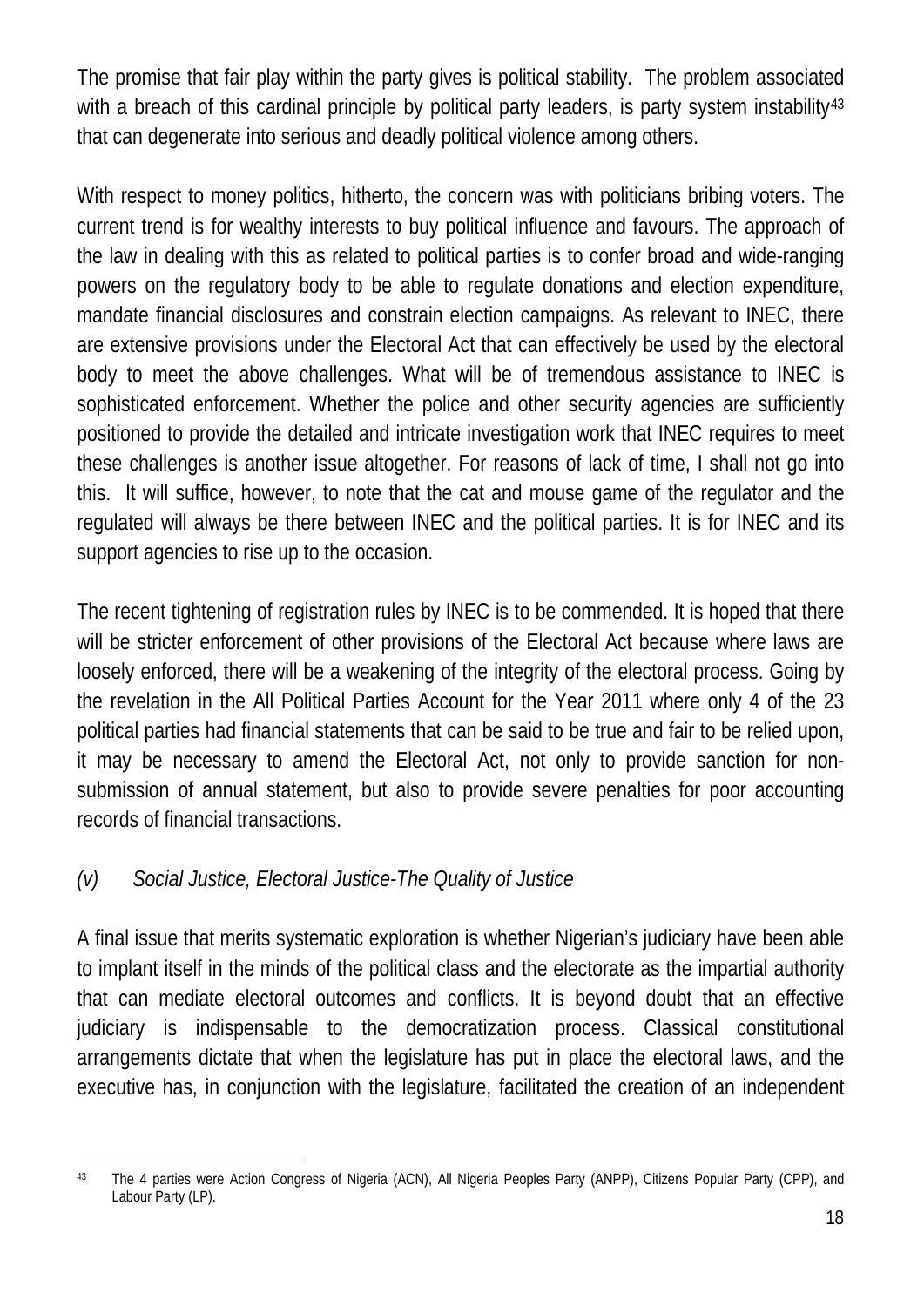electoral body to manage the process, it is the fundamental duty of the judiciary to also put in place independent and impartial umpires to adjudicate electoral conflicts as may aris[e44](#page-18-0) .

The role of the judiciary relates to both pre-election ad post-election matters. Pre-election matters are the issues arising prior to an election such as the validity of the nomination of a candidate for election and, whether a candidate has met the conditions relating to qualification as a candidate in an election among others. [45](#page-18-1) As earlier noted, the court will ordinarily not interfere in matters falling within the confines of the internal affairs of a political party. The court, however, will not allow this to be used by a political party to subvert with impunity the rule of law. The issue for the courts in relation to pre-election matters relate to delays and impartiality. Where cases are unduly delayed or are adjudicated in a way that strongly suggests compromise on behalf of the adjudicator, it will most forcefully desecrate electoral governance.

With respect to post election matters, Section 285 of the 1999 constitution spells out the tribunals that will adjudicate on such matters, and also their jurisdiction. [46](#page-18-2) The two key issues here relate to reliance on technicalities and impartiality. The effect of the time limit within which election petitions are to be completed<sup>[47](#page-18-3)</sup>, which is not helped by the way respondents use all sorts of tactics to unduly delay proceedings in the knowledge that they will be allowed to continue in office for as long as the case lasts,<sup>[48](#page-18-4)</sup> have pushed many election tribunals to engage in giving technical electoral justice as opposed to substantial social justice. One must admit the pressure on these tribunals who many a times sit on weekends and other public holidays to try to dispose of complex matters within prescribed limits. Yet, the problem of technical justice is that it leaves the victim with the feeling that he has been "robbed". Technical justice is nothing short of injustice pretending and/or parading itself as justice.<sup>[49](#page-18-5)</sup> The victim is thereupon motivated, consciously or unconsciously, to explore other avenues to express his dissent. The victim will embrace the utilitarian justification and argue in his mind that political violence may be *prima facie* evil, but, that there are circumstances when it may be morally right to protect self-respect, assert human dignity or protest oppression. I will only reiterate what I have said earlier about impartiality which is that election tribunals should live above board and not compromise on their sacred role.

<span id="page-18-0"></span><sup>44</sup> S. 6 of the 1999 Constitution vests the judiciary with the power to adjudicate on matters between parties.<br>45 See Ss. 66, 107, 137 and 182 of the 1999 Constitution as amended

See Ss. 66, 107, 137 and 182 of the 1999 Constitution as amended.

<span id="page-18-2"></span><span id="page-18-1"></span><sup>46</sup> The Supreme Court is now the final appellate court on Gubernatorial elections by virtue of S. 233 (2) (e) (iv) of the 1999 Constitution as amended, while by S. 239 (1) (a) the Court of Appeal is the Court with original jurisdiction to hear matters arising from Presidential elections. States also have responsibility to create electoral tribunal to deal with Local Government elections by virtue of S. 7 (1) of the 1999 Constitution.

<span id="page-18-3"></span><sup>47</sup> S. 285 (5) – (7) of the 1999 Constitution as amended. Also, S. 142 of Electoral Act.

<span id="page-18-5"></span><span id="page-18-4"></span> $48$  S. 143 of the Electoral Act.<br> $49$  The annellate courts have

The appellate courts have consistently emphasized the need for substantial justice devoid of technicalities in election petitions. See *Omidiran v. Etteh* (2011) 2 NWLR (Pt. 1232) 471 at 497; *Nwole v. Iwuagwu* (2004) 15 NWLR (Pt. 895) 61 at 82; *Odon v. Barigha-Amange (No. 2) (2010) 12 NWLR (Pt. 1207) 13 at 65.*